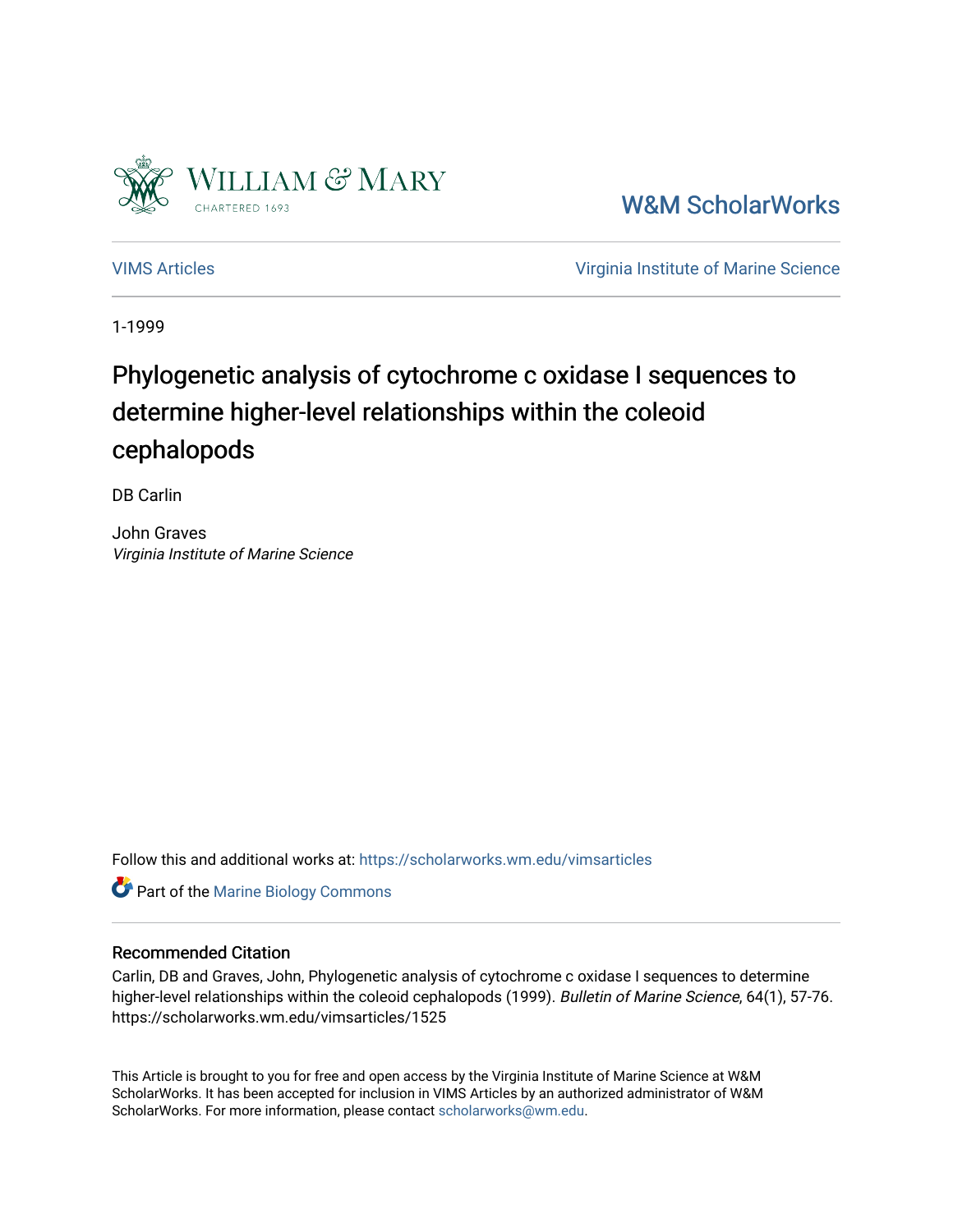# PHYLOGENETIC ANALYSIS OF CYTOCHROME *C* OXIDASE I SEQUENCES TO DETERMINE HIGHER-LEVEL RELATIONSHIPS WITHIN THE COLEOID CEPHALOPODS

## *D. B. Carlini and J. E. Graves*

### ABSTRACT

Until recently, the higher-level phylogenetic relationships of coleoid cephalopods have remained unclear. A thorough knowledge of the higher-level phylogeny of the group has been limited by the paucity of paleontological data for this poorly-fossilized group and the lack of cladistic analyses of developmental, morphological, and molecular data applied to the coleoids. In this study we analyzed a 657 base pair portion of the mitochondrial cytochrome *c* oxidase I (COI) gene from 48 cephalopod species representing a broad spectrum of coleoid diversity to examine higher-level phylogenetic relationships within the group. The COI gene exhibited a high degree of nucleotide sequence variability, with one half of the sites varying in at least one taxon. COI amino acid sequences were highly conserved, but were useful in determining basal-level relationships among the Coleoidea. The evolutionary rate of COI amino acid sequences differed significantly between the two main lineages. The average amino acid sequence divergence within the Octopodiformes was over twice that of the average divergence within the decapods. In addition to analysis of the unweighted data set, phylogenetic analysis was conducted on the data subjected to a single round of rescaled consistency index (RCI) weighting to reduce the effect of homoplasious substitutions in determining phylogenetic structure. To further reduce the influence of homoplastic change and to facilitate bootstrap analysis of the data, a nested analysis of the data was employed, beginning with an analysis of the entire data set to determine proper outgroups to be used in the more restrictive analysis of the decapods and octopods separately. We draw the following conclusions from our analysis of cephalopod COI sequences: (1) the Coleoidea, Octopoda, Vampyromorpha, and Decapoda are monophyletic groups; (2) the Vampyromorpha and Octopoda are sister groups; (3) the Sepioidea, as including the five families Spirulidae, Sepiolidae, Sepiidae, Sepiadariidae, and Idiosepiidae, is polyphyletic; (4) *Spirula* is more closely related to the Teuthoidea than it is to the remaining members of the Sepioidea; and (5) the Oegopsida, as currently defined, is polyphyletic.

Our understanding of higher-level phylogenetic relationships of extant cephalopods, a morphologically diverse class in the phylum Mollusca, is surprisingly rudimentary. With the exception of *Nautilus*, all extant cephalopods are members of the subclass Coleoidea, which are distinct from the Nautiloidea and the extinct subclasses (Orthoceatoidea, Actinoceratoidea, Endoceratoidea, and Ammonoidea) in many ways, most notably in the reduction and internalization or complete loss of shell (Teichert, 1988). Although the fossil record of early cephalopods is rich and demonstrates the success of the group in Paleozoic and Mesozoic times, the mainly soft-bodied coleoid cephalopods are not wellrepresented with the exception of the extinct belemnoids, whose internal shell was readily preserved. Consequently, the paleontological contribution to the evolutionary history of coleoids is scanty, and the largely contradictory current classifications of the group are based primarily on the morphology of living representatives. Furthermore, many coleoid cephalopods live in relatively inaccessible habitats, such as the bathypelagic waters of the open ocean or abyssal benthic habitats, and are therefore difficult to capture in sufficient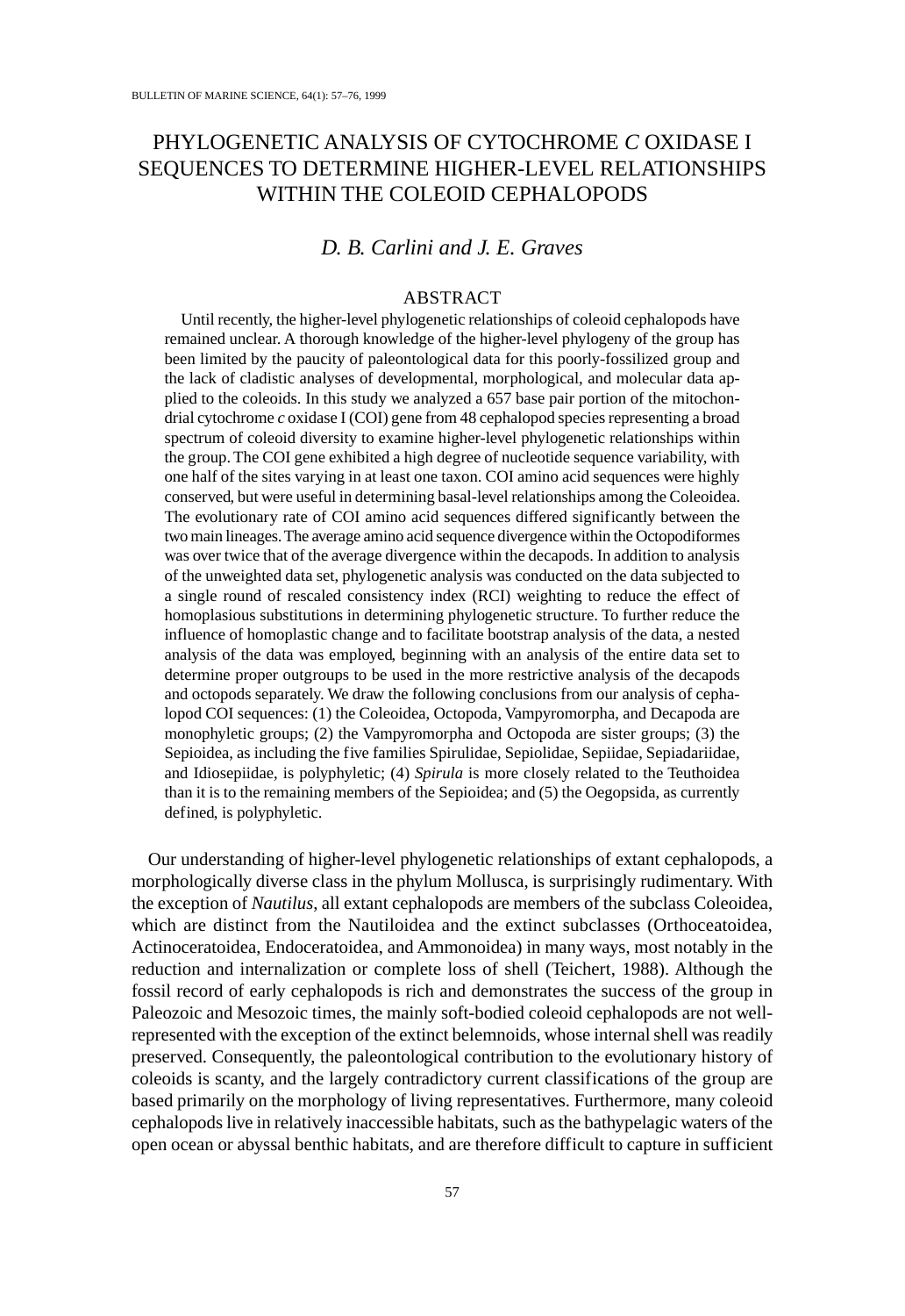quantity for phylogenetic studies using morphological characters. Although interest in cephalopods has increased significantly over the past few years, the difficulty in obtaining adequate material for morphological studies has restricted the number of attempts to ascertain higher-level phylogenetic relationships within the group. In fact, cladistic analyses of higher-level coleoid cephalopod relationships had not been conducted until the morphological studies by Young and Vecchione (1996) and the molecular studies by Bonnaud et al. (1994, 1997).

The cladistic analysis of morphological characters conducted by Young and Vecchione (1996) has been helpful in elucidating some of the relationships within the Coleoidea, particularly in regard to the Vampyromorpha and Octopoda. However, morphological analysis at such a broad scale remains a practically and technically challenging task, as it requires access to large amounts of study material collected over decades and familiarity with the morphology of the entire subclass. In addition, Young and Vecchione found weak support for the monophyly of the decapods (a single unambiguous synapomorphy: modification of arm pair IV into tentacles) and they did not attempt to determine relationships within the decapods. Analysis of relationships within the coleoids using molecular sequence data is a promising approach to the problem for several reasons. Molecular analyses do not require numerous whole animal specimens. Only small amounts of tissue which are readily fixed in ethanol or various tissue storage buffers are required. Tissue samples may be obtained from around the world and sent by mail conveniently and inexpensively. Finally, the difficult and time consuming task of finding the few (~16 in Young and Vecchione) morphological characters that can be clearly polarized is avoided by using long stretches of molecular characters.

The initial examinations of coleoid relationships using molecular data (Bonnaud et al., 1994; 1997) focused primarily on members of the Sepioidea and Myopsida, and representation was limited with respect to the suborder Oegopsida and order Octopoda. The first study examined approximately 500 base pairs of the mitochondrial 16S rRNA gene from six of the 25 oegopsid families and one (the outgroup) of the eleven families of the Octopoda (Bonnaud et al., 1994). The most recent study examined approximately 500 base pairs of the mitochondrial cytochrome oxidase III gene and included two oegopsid and two octopod families and *Vampyroteuthis infernalis* (Bonnaud et al., 1997). These studies were unable to establish relationships at the interfamilial level and concluded that perhaps a more conserved gene was necessary to determine relationships within the various major groups. The two studies conducted by Bonnaud et al. illustrate the major drawback of using molecular sequence data to construct a phylogeny for coleoid cephalopods: in lieu of an accurate, fossil-based estimate of divergence times within the Coleoidea, it is difficult to choose a gene that will be most suitable for inferring relationships within the group.

In this study we report the results of a phylogenetic analysis of the coleoid cephalopods based on molecular sequence data from the mitochondrial cytochrome *c* oxidase subunit I (COI) gene. The COI gene has been shown to be among the most conserved proteincoding genes in the mitochondrial genome of metazoans (Brown, 1985). COI nucleotide and amino acid sequences have been used in several studies focused on resolving relationships between taxa that have diverged over 100 mya. (Folmer et al., 1994; Cummings et al., 1995; Zardoya and Meyer, 1996). At the same time, third codon position nucleotides of the COI gene are highly variable and have proved informative in resolving taxa that have diverged more recently (Van Syoc, 1994; Spicer, 1995; Palumbi, 1996). As we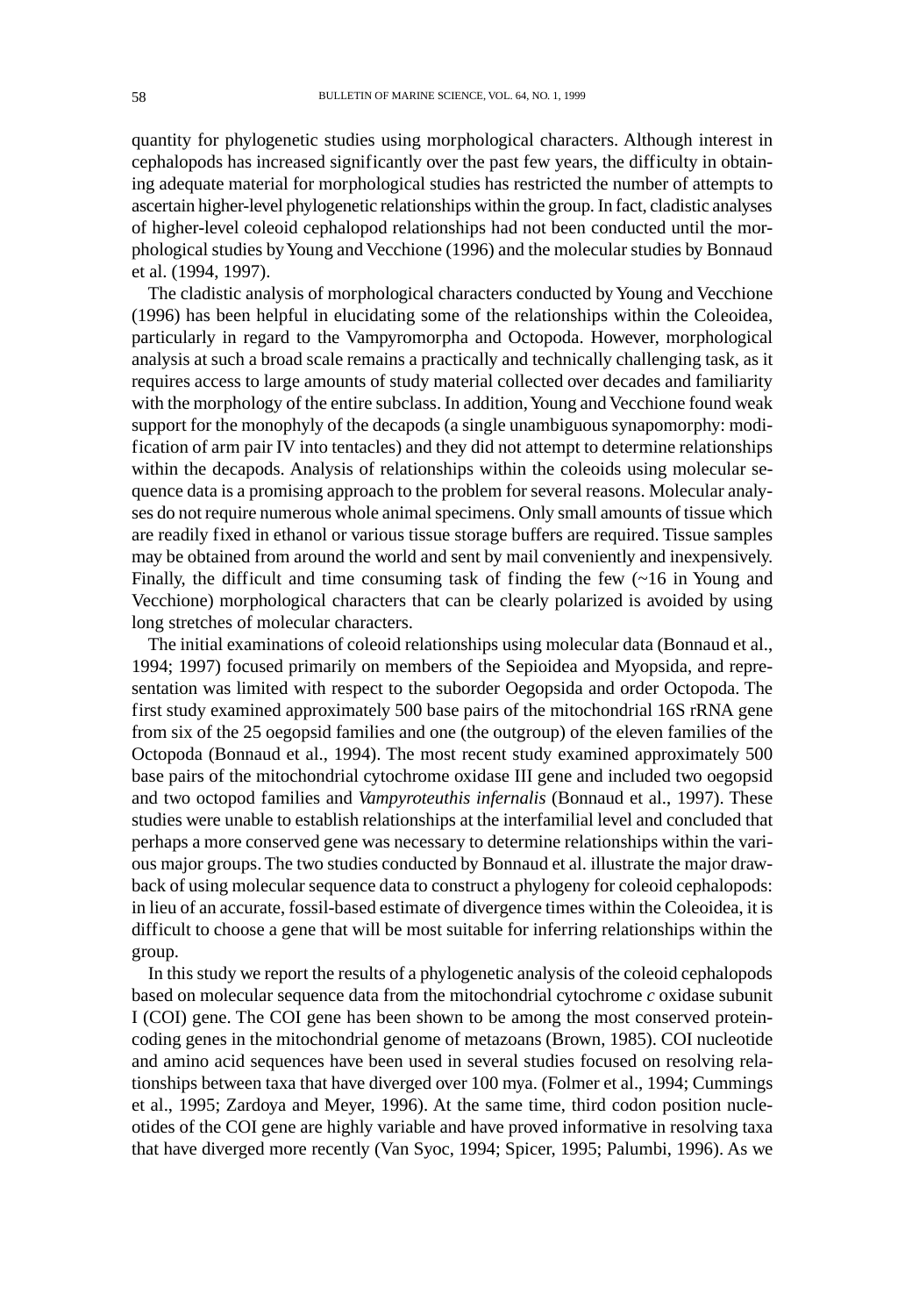were interested in determining relationships spanning a wide range of cephalopod diversity, we opted to use the COI gene for phylogenetic analysis of the coleoid cephalopods.

#### MATERIALS AND METHODS

TAXONOMIC REPRESENTATION.—A portion of the cytochrome *c* oxidase I (COI) gene was sequenced for 48 cephalopod taxa representing a broad spectrum of diversity in the class. The classification, following Voss (1977), and source of the specimens used in this study are given in Table 1. When possible, we attempted to include at least two members of each family. We included taxonomic representatives from each of the five "families" of the order Sepioidea, two genera from the suborder Myopsida, 20 families of the suborder Oegopsida, and six families from the order Octopoda. As the order Vampyromorpha is monotypic, we sequenced two individuals of *Vampyroteuthis infernalis* to account for intraspecific variation in the group. We also included a nautiloid, *Nautilus pompilius*, in our study. Tissue samples from specimens were stored in either 70% ethanol (-20°C) or tissue storage buffer (0.25 M ethylenediamine tetraacetate [EDTA], 20% dimethyl sulfoxide [DMSO], saturated NaCl, pH 8.0) (Seutin et al., 1991) until DNA extractions were performed.

DNA EXTRACTION, PCR AMPLIFICATION, CLONING, AND SEQUENCING.—A modification of a protocol designed explicitly for extracting DNA from mollusc tissue (Winnepenninckx et al., 1993) was used for extracting DNA from cephalopod specimens. A small amount (approximately 0.1 g) of muscle tissue from the mantle, fin, arm, or tentacle of preserved specimens was finely diced with a sterile razor blade and placed in a microfuge tube containing 500  $\mu$ l of isolation buffer (50 mM EDTA, 50 mM Trishydroxymethyl aminomethane [Tris], 150 mM NaCl, pH 8.0), 60 µl of 10% sodium dodecyl sulfate [SDS], 10 µl of 10 mg ml<sup>-1</sup> ribonuclease A, and 10 µl of 25 mg ml<sup>-1</sup> proteinase K and was incubated overnight at 37°C. The following morning 10 µl of hexadecyltrimethylammoniumbromide [CTAB] buffer (10% w/v CTAB, 0.7 M NaCl) was added to the samples, which were then incubated for 20 min. at 65°C and allowed to cool to room temperature. Once cool, 350 µl of saturated NaCl was added and the tubes were vortexed at high speed for 15 min. The suspension was extracted once with phenol, once with phenol:chloroform:isoamylalcohol (25:24:1), and once with chloroform:isoamylalcohol (24:1) using wide bore pipette tips during transfer of the aqueous phase. High molecular weight DNA was precipitated with 2 volumes of 100% ethanol and collected by either spooling or centrifugation at 4°C. The DNA was washed once with 70% ethanol, dried in a vacuum concentrator, resuspended in 50 µl of sterile TE (10 mM Tris, 1 mM EDTA, pH 8.0), and stored at 4°C.

Metazoan COI primers, sequences LCO1490 and HCO2198 (Folmer et al., 1994), were ordered from Life Technologies (Gaithersburg, MD). The polymerase chain reaction (PCR) was used to amplify a 710 bp portion of the mitochondrial COI gene using the BRL PCR Reagent System (Life Technologies). A typical 50 µl amplification consisted of the following reagents: 5-10 ng template DNA, 20 mM TrisHCl (pH 8.4), 50 mM KCl, 1.5 mM  ${MgCl}_2$ , 50 pmoles of each primer, 0.2 mM of each dNTP, and 1.25 units of *Taq* DNA polymerase. An MJ Research PTC-200 (Watertown, MA) thermocycler was used to conduct 40 cycles of the following temperature profile: 94°C for 1 min, 45–47.5°C (depending on the sample) for 1 min., and 72°C for 2 min. A final extension step at 68°C for 7 min followed the 40 cycles of amplification.

COI PCR products were cloned into a plasmid vector using the Original TA Cloning® Kit with pCR™2.1 (Invitrogen Corp., San Diego, CA). Plasmid DNA from transformant colonies was isolated and digested with *Eco*R1 (Life Technologies) to check for presence of the 710 bp COI insert. Both strands of plasmid DNA containing the COI insert were sequenced using the M13 Reverse Primer (New England BioLabs, Beverly, MA ) upstream and the T7 Promoter (Life Technologies) downstream of the insert site by Sanger's (1977) dideoxy chain-termination method using the Sequenase® ver. 2.0 Sequencing Kit (United States Biochemical, Cleveland, OH).

After obtaining about 400 base pairs of sequence data for the COI gene fragment of 12 taxa, an internal cephalopod-specific COI sequencing primer was designed with the aid of the computer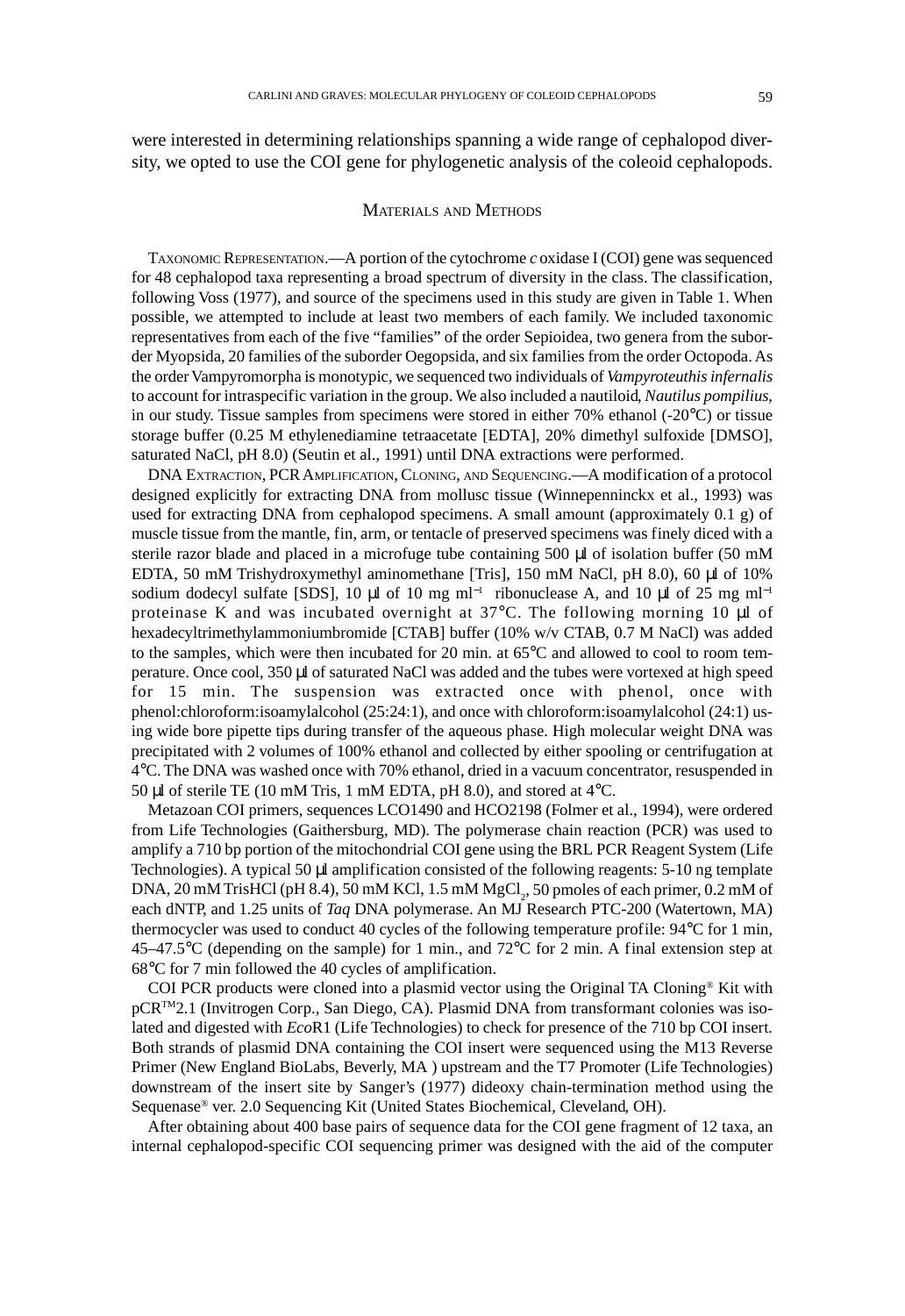Table 1. Classification (Voss, 1977) of cephalopod taxa included in this study.

| Classification                                                  | <sup>a</sup> Source | <sup>b</sup> Collection number | GenBank<br>accession # |
|-----------------------------------------------------------------|---------------------|--------------------------------|------------------------|
| Phylum MOLLUSCA                                                 |                     |                                |                        |
| <b>Class CEPHALOPODA</b>                                        |                     |                                |                        |
| Subclass NAUTILOIDEA                                            |                     |                                |                        |
| Family Nautilidae                                               |                     |                                |                        |
| Nautilus pompilius Linné, 1758                                  | RY                  | Waikiki Aquarium               | AF000054               |
| Subclass COLEOIDEA                                              |                     |                                |                        |
| Order SEPIOIDEA                                                 |                     |                                |                        |
| Family Idiosepiidae                                             |                     |                                |                        |
| Idiosepius pygmaeus Steenstrup, 1881                            | JS                  |                                | AF000046               |
| Family Sepiadariidae                                            |                     |                                |                        |
| Sepioloidea lineolata Quoy and Gaimard, 1832                    | AR&MN               | ANU5vii95                      | AF000064               |
| Family Sepiidae                                                 |                     |                                |                        |
| Sepia officinalis Linné, 1758                                   | MV&RY               |                                | AF000062               |
| Sepia opipara Iredale, 1926                                     | AR&MN               | ANU4vii95                      | AF000063               |
| Family Sepiolidae                                               |                     |                                |                        |
| Subfamily Heteroteuthinae                                       |                     |                                |                        |
| Stoloteuthis leucoptera Verrill, 1878                           | MV                  | ALB9402.14.18                  | AF000068               |
| Heteroteuthis hawaiiensis Berry, 1909                           | DC                  | HOKUSEI MARU, 1996 AF000044    |                        |
| Subfamily Rossiinae                                             |                     |                                |                        |
| Rossia palpebrosa Owen, 1834                                    | ΜV                  | ALB9402.19.27                  | AF000061               |
| Family Spirulidae                                               |                     |                                |                        |
| Spirula spirula Linné, 1758                                     | MV&RY               |                                | AF000066               |
| Order TEUTHOIDEA                                                |                     |                                |                        |
| Suborder MYOPSIDA                                               |                     |                                |                        |
| Family Loliginidae                                              |                     |                                |                        |
| Loligo opalescens Berry, 1911                                   | DC                  |                                | AF000051               |
| Loligo pealei LeSueur, 1821                                     | SН                  | NOAA/Chapman957 AF000052       |                        |
| Sepioteuthis australis Quoy and Gaimard, 1832                   | AR&MN               | ANU4vii19                      | AF000065               |
| Suborder OEGOPSIDA                                              |                     |                                |                        |
| Family Ancistrocheiridae                                        |                     |                                |                        |
| Ancistrocheirus lesueuri Férussac and d' Orbigny, 1839          | <b>RY</b>           | HOKUSEI MARU, 1994 AF000026    |                        |
| Family Architeuthidae                                           |                     |                                |                        |
| Architeuthis sp.                                                | <b>TS</b>           | F78297                         | AF000027               |
| Family Bathyteuthidae                                           |                     |                                |                        |
| Bathyteuthis abyssicola Hoyle, 1885                             | DC                  |                                |                        |
| Family Brachioteuthidae                                         |                     | HOKUSEI MARU, 1996 AF000030    |                        |
| Brachioteuthis beani Verrill, 1881                              | MV                  |                                |                        |
| Family Chiroteuthidae                                           |                     | JSL3749                        | AF000031               |
| Chiroteuthis veranyi Férussac, 1835                             |                     |                                |                        |
| Family Chtenopterygidae                                         | MV                  | Hatteras 94 Trawl 13 AF000032  |                        |
|                                                                 |                     |                                |                        |
| Chtenopteryx sicula Vérany, 1851<br>Family Cranchiidae          | RY                  | HOKUSEI MARU, 1994 AF000033    |                        |
|                                                                 |                     |                                |                        |
| Cranchia scabra Leach, 1817<br>Liocranchia valdiviae Chun, 1906 | RY                  | HOKUSEI MARU, 1994 AF000035    |                        |
|                                                                 | RY                  | NEW HORIZON, 1993 AF000050     |                        |
| Family Cycloteuthidae                                           |                     |                                |                        |
| Cycloteuthis sirventi Joubin, 1919                              | RY                  | HOKUSEI MARU, 1994 AF000036    |                        |
| Discoteuthis laciniosa Young and Roper, 1969                    | RY                  | HOKUSEI MARU, 1994 AF000037    |                        |
| Family Enoploteuthidae                                          |                     |                                |                        |
| Abralia sp.                                                     | MV                  | Hatteras 94 Trawl 20 AF000025  |                        |
| Enoploteuthis reticulata Rancurel, 1970                         | DC                  | HOKUSEI MARU, 1996 AF000039    |                        |
| Family Gonatidae                                                |                     |                                |                        |
| Gonatus berryi Naef, 1923                                       | DC                  | HOKUSEI MARU, 1996 AF000040    |                        |
| Gonatus onyx Young, 1972                                        | DC                  | NOAA/DSJ 9606                  | AF000041               |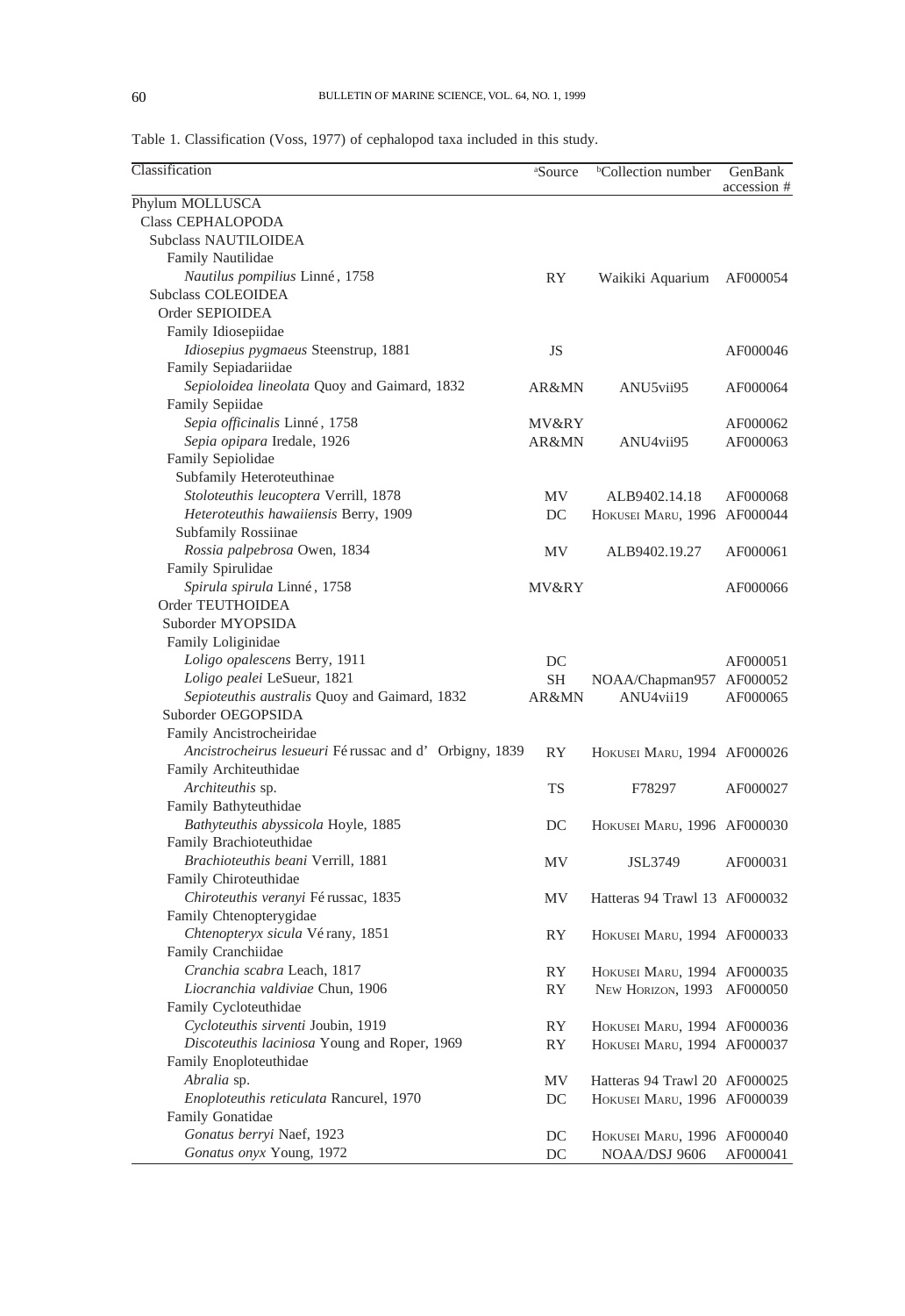#### Table 1. Continued.

| Classification                          | <sup>a</sup> Source | <sup>b</sup> Collection number     | GenBank     |
|-----------------------------------------|---------------------|------------------------------------|-------------|
| Family Histioteuthidae                  |                     |                                    | accession # |
| Histioteuthis hoylei Goodrich, 1896     | DC                  | HOKUSEI MARU, 1996 AF000045        |             |
| Family Joubiniteuthidae                 |                     |                                    |             |
| Joubiniteuthis portieri Joubin, 1912    | DC                  | HOKUSEI MARU, 1996 AF000048        |             |
| Family Lepidoteuthidae                  |                     |                                    |             |
| Lepidoteuthis grimaldii Joubin, 1895    | RY                  | HOKUSEI MARU, 1994 AF000049        |             |
| Family Mastigoteuthidae                 |                     |                                    |             |
| Mastigoteuthis magna Joubin, 1913       | MV                  | <b>JSL3750</b>                     | AF000053    |
| Family Octopoteuthis                    |                     |                                    |             |
| Octopoteuthis nielseni Robson, 1948     | <b>RY</b>           | HOKUSEI MARU, 1994 AF000055        |             |
| Family Ommastrephidae                   |                     |                                    |             |
| Ommastrephes bartramii LeSueur, 1821    | DC                  | HOKUSEI MARU, 1996 AF000057        |             |
| Sthenoteuthis oualaniensis Lesson, 1830 | <b>RY</b>           | HOKUSEI MARU, 1994 AF000069        |             |
| Family Onychoteuthidae                  |                     |                                    |             |
| Onychoteuthis compacta Berry, 1913      | DC                  | HOKUSEI MARU, 1996 AF000058        |             |
| Family Pholidoteuthidae                 |                     |                                    |             |
| Pholidoteuthis adami Voss, 1956         | MV                  | F/V CONTENDER, 1994 AF000059       |             |
| Family Pyroteuthidae                    |                     |                                    |             |
| Pyroteuthis addolux Young, 1972         | <b>BS</b>           | NHI-95-161                         | AF000060    |
| Family Thysanoteuthidae                 |                     |                                    |             |
| Thysanoteuthis rhombus Troschel, 1857   | DC                  | HOKUSEI MARU, 1996 AF000070        |             |
| Order OCTOPODA                          |                     |                                    |             |
| Suborder CIRRATA                        |                     |                                    |             |
| Family Cirroteuthidae                   |                     |                                    |             |
| Cirrothauma murrayi Chun, 1911          | <b>BS</b>           | NHI-95-291                         | AF000034    |
| Family Stauroteuthidae                  |                     |                                    |             |
| Stauroteuthis syrtensis Verrill, 1879   | MV                  | F/V CONTENDER, 1995 AF000067       |             |
| Suborder INCIRRATA                      |                     |                                    |             |
| Family Argonautidae                     |                     |                                    |             |
| Argonauta nodosa Solander, 1786         | <b>TS</b>           | MOV-F 75026                        | AF000028    |
| Family Bolitaenidae                     |                     |                                    |             |
| Eledonella pygmaea Verrill, 1884        | <b>RY</b>           | NEW HORIZON, 1993                  | AF000038    |
| Japatella diaphana Hoyle, 1885          | DC                  | HOKUSEI MARU, 1996 AF000047        |             |
| Family Octopodidae                      |                     |                                    |             |
| Subfamily Bathypolypodinae              |                     |                                    |             |
| Bathypolypus arcticus Prosch, 1849      | MV&RY               | ALB9402.1.1                        | AF000029    |
| Subfamily Graneledoninae                |                     |                                    |             |
| Graneledone verrucosa Verrill, 1881     |                     | MV&RY F/V CONTENDER, 1994 AF000042 |             |
| Subfamily Octopodinae                   |                     |                                    |             |
| Octopus tetricus Gould, 1852            | <b>TS</b>           | MOV-F 78082                        | AF000056    |
| Hapalochlaena maculosa Hoyle, 1883      | <b>TS</b>           | <b>MOV-F78078</b>                  | AF000043    |
| Family Vitreledonellidae                |                     |                                    |             |
| Vitreledonella richardi Joubin, 1918    | RY                  | NEW HORIZON, 1996                  | AF000072    |
| Order VAMPYROMORPHA                     |                     |                                    |             |
| Family Vampyroteuthidae                 |                     |                                    |             |
| Vampyroteuthis infernalis Chun, 1903    | RY                  | HOKUSEI MARU, 1994                 |             |
| Vampyroteuthis infernalis Chun, 1903    | DC                  | HOKUSEI MARU, 1996 AF000071        |             |

<sup>a</sup> Source code: AR = Amanda Reid; BS = Brad Seibel; DC = David Carlini; JS = Jayson Semmens; MN = Mark Norman; MV = Michael Vecchione; RY = Richard Young; SH = Scott Herke; TS = Timothy Stranks. The genus and species of each sample was determined by the source indicated.<br><sup>b</sup> In cases where collection numbers are not available, the oceanographic cruise from which the sample was

obtained is listed instead.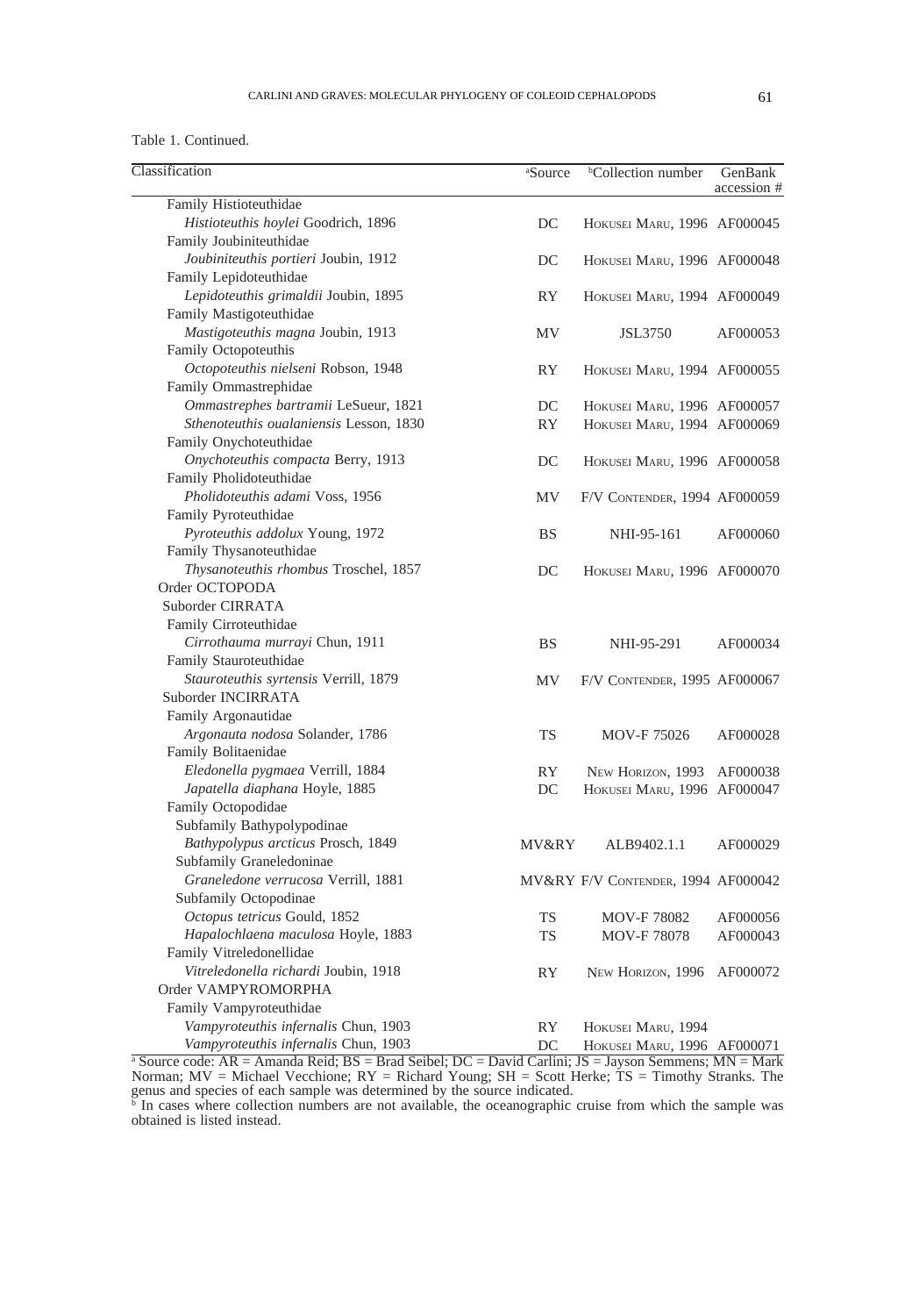program PC/Gene (Intelligenetics Inc., Geneva, Switzerland). The internal primer, designated LCO1648 following the nomenclature of Folmer et al. (1994), was then used in sequencing reactions in order to obtain sequence data for the internal region of the cloned COI gene fragment. The sequence of the LCO1648 primer, which begins 158 bp downstream of the LCO1490 primer, is as follows: 5'-ta gtt ata cct att ata att gg-3'.

DATA ANALYSIS.—The COI sequence of the outgroup *Katharina* sp. (Mollusca: Polyplacophora) was downloaded from GenBank [KSU56845]. DNA sequences were aligned by eye with the aid of the *Katharina* sp. homologous sequence and compiled in MacClade 3.0 (Maddison and Maddison, 1992). It was not necessary to introduce gaps into the aligned sequences as there were no insertion/ deletion events or alignment ambiguities, a finding consistent with the results obtained by Folmer et al. (1994), where no gaps were introduced in the alignment of COI sequences from diverse metazoan phyla. The GenBank accession numbers are provided in Table 1 for all the taxa sequenced in this study. Phylogenetic analysis of the aligned sequences (657 bp, excluding the primer sequences) was conducted using the heuristic tree-search option in PAUP ver. 3.1.1 (Swofford, 1993) on the unweighted data set. The data were then weighted according to the rescaled consistency index (RCI) calculated for each character based on the unweighted tree (base weight = 1000). A single round of RCI-weighting was employed to reduce the effect that homoplasious substitutions have on tree topologies, giving more weight to characters which have greater individual rescaled consistency indices (Kluge and Farris, 1969; Farris, 1989). In this a posteriori method of character weighting, a rescaled consistency index is calculated for each character and is multiplied by the base weight to designate the assigned weight for that character. Perfectly consistent characters (i.e.,  $RCI = 1$ ), those which do not exhibit non homologous distributions on the unweighted tree, are thus assigned the maximal weight of 1000. Those characters which are homoplastic (i.e.,  $RCI < 1$ ) are assigned lesser weights as the product of their individual RCI and the base weight is less than 1000. One cycle of RCI-weighting always produced a single most parsimonious tree. Support for phylogenetic trees was tested using the heuristic bootstrap search command (1000 replicates) in PAUP. MacClade 3.0 was also used to examine character transformations, translate nucleic acid sequences into amino acid sequences, and to generate various assumption sets (weight and character inclusion sets, transition or transversion inclusion sets). Patristic distance matrices were calculated for the unweighted and RCI-weighted data under the various assumption sets (all characters included, first and second codon position characters only, third codon position characters only, transversional or transitional substitutions only) in PAUP, and plotted against percent sequence divergence for all possible pairwise comparisons between 19 randomly chosen taxa to explore the potential impact of positional or transitional saturation on phylogenetic analyses. Protein distance matrices were calculated using the Dayhoff PAM method (Dayhoff, 1978) in the PROTDIST program in PHYLIP 3.57c (Felsenstein, 1995). The protein distance data were transformed using the angular transformation (Sokal and Rohlf, 1981) prior to conducting statistical analyses on the data.

#### **RESULTS**

SEQUENCE VARIATION.—The 657 base pair fragment of the COI gene from 50 species comprised 331 variable characters (50.5%), of which 88 (26.6%) characters were first codon position bases (16 of which were parsimony uninformative), 25 (7.5%) were second codon position bases (15 of which were parsimony uninformative), and 218 (65.9%) characters were third codon position bases (4 of which were parsimony uninformative).

Comparisons of sequence divergences within and among the major groups of cephalopod taxa are presented in Table 2. As expected, mean sequence divergences determined from all possible pairwise comparisons within groups were less than mean sequence divergences resultant from pairwise comparisons among groups. For example, the mean sequence divergence  $(\pm SD)$  among the Oegopsida was 17.74  $\pm 1.61$ % whereas compari-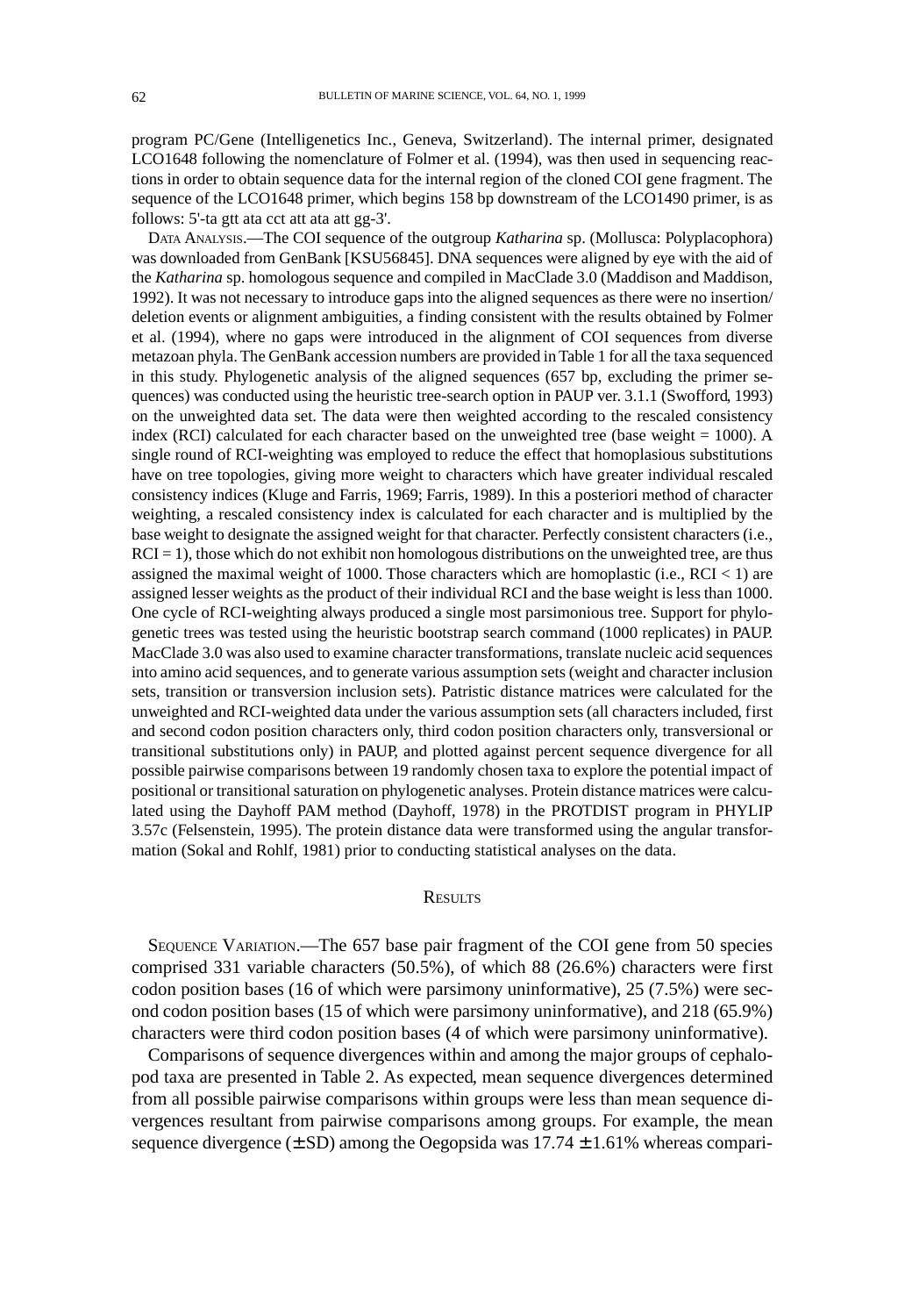|                                                                    | Oegopsida    |  | Myopsida           |                                                        | Sepioidea |  |   |  |  | Octopoda Vampyromorpha |  |  |                |     |                |
|--------------------------------------------------------------------|--------------|--|--------------------|--------------------------------------------------------|-----------|--|---|--|--|------------------------|--|--|----------------|-----|----------------|
|                                                                    |              |  | $X^a$ $SD^b$ $n^c$ | X                                                      | SD n      |  | X |  |  | $SD$ n $x$             |  |  | $SD \t n \t x$ | SD. | n              |
| Oegopsida                                                          | 17.7 1.6 325 |  |                    |                                                        |           |  |   |  |  |                        |  |  |                |     |                |
| Myopsida                                                           |              |  |                    | 19.7 1.1 78 15.8 1.3 3                                 |           |  |   |  |  |                        |  |  |                |     |                |
| Sepioidea                                                          |              |  |                    | 19.0 1.6 208 19.8 1.6 24 18.5 2.2 24                   |           |  |   |  |  |                        |  |  |                |     |                |
| Octopoda                                                           |              |  |                    | 20.5 1.7 260 21.4 1.2 30 20.7 1.7 80 17.6 2.4 45       |           |  |   |  |  |                        |  |  |                |     |                |
| Vampyromorpha 21.4 1.4 52 21.5 0.4 6 20.4 1.3 16 19.2 1.4 20 1.5 - |              |  |                    |                                                        |           |  |   |  |  |                        |  |  |                |     |                |
| Nautilus                                                           |              |  |                    | 25.8 1.2 26 26.6 1.2 3 25.6 0.6 8 24.9 0.9 10 26.0 0.2 |           |  |   |  |  |                        |  |  |                |     | $\overline{2}$ |

Table 2. Comparison of nucleotide sequence divergences within and among the major groups of .cephalopod taxa.

<sup>a</sup> Mean sequence divergence for all possible pairwise comparisons between taxonomic representatives of the two groups in question.

<sup>b</sup> Standard deviation from the mean for all pairwise comparisons between taxa among major groups. Comparisons between taxa conducted for the major groups examined.

sons between the Oegopsida and other groups ranged from 19% to approximately 26%. However, pairwise comparisons among Coleoid groups did not differ appreciably (e.g., Oegopsida vs Myopsida = 19.72 ± 1.07%, Oegopsida vs Sepioida = 19.04 ± 1.64%). Mean sequence divergences for all comparisons between *Nautilus* and other groups were significantly greater than mean divergences among the various coleoid groups. In contrast to the other within-order sequence comparisons, the low sequence divergence within the Vampyromorpha (1.5%) reflects a comparison within a single species, *Vampyroteuthis infernalis*.

The percentage of substitutions occurring at third codon position characters and pooled first and second codon position characters (Fig. 1A) and transitional or transversional substitutions (Fig. 1B) are plotted against percent sequence divergence for sequence comparisons of the unweighted data. As sequence divergence increased, the percentage of substitutions decreased for third codon position characters, and increased for the pooled first and second codon position characters. There did not appear to be a clear relationship between the percentage of transitional or transversional substitutions and sequence divergence for comparisons of the unweighted data. Figures 1C,D show the same comparisons for the RCI-weighted data. When the data were weighted, third codon position characters accounted for the majority of substitutions at low sequence divergences. At greater divergences, the percentage of substitutions at third codon position characters dropped dramatically, and first and second codon position substitutions accounted for the majority of sequence variation. Comparisons between transitional and transversional substitutions demonstrated that transversions accounted for approximately 2/3 of the substitutions for the RCI-weighted data, regardless of sequence divergence. These results support the use of RCI-weighting for this data set, where many of the third codon position substitutions are likely to be a true "signal" rather than "noise"; thus downweighting of all third codon characters would lead to loss of phylogenetic information. Transversional weighting is also unwarranted as there did not appear to be any relationship between the percentage of transversional substitutions and sequence divergence, nor a substantial bias in the total number of transversions (43% of all substitutions in the unweighted analysis) versus transitions (57%). As has been demonstrated by other studies using mitochondrial proteincoding gene sequences (Meyer, 1994), third codon position characters were highly variable; however, exclusion of third codon characters would result in the elimination of approximately two thirds of the phylogenetically informative characters. Nevertheless, there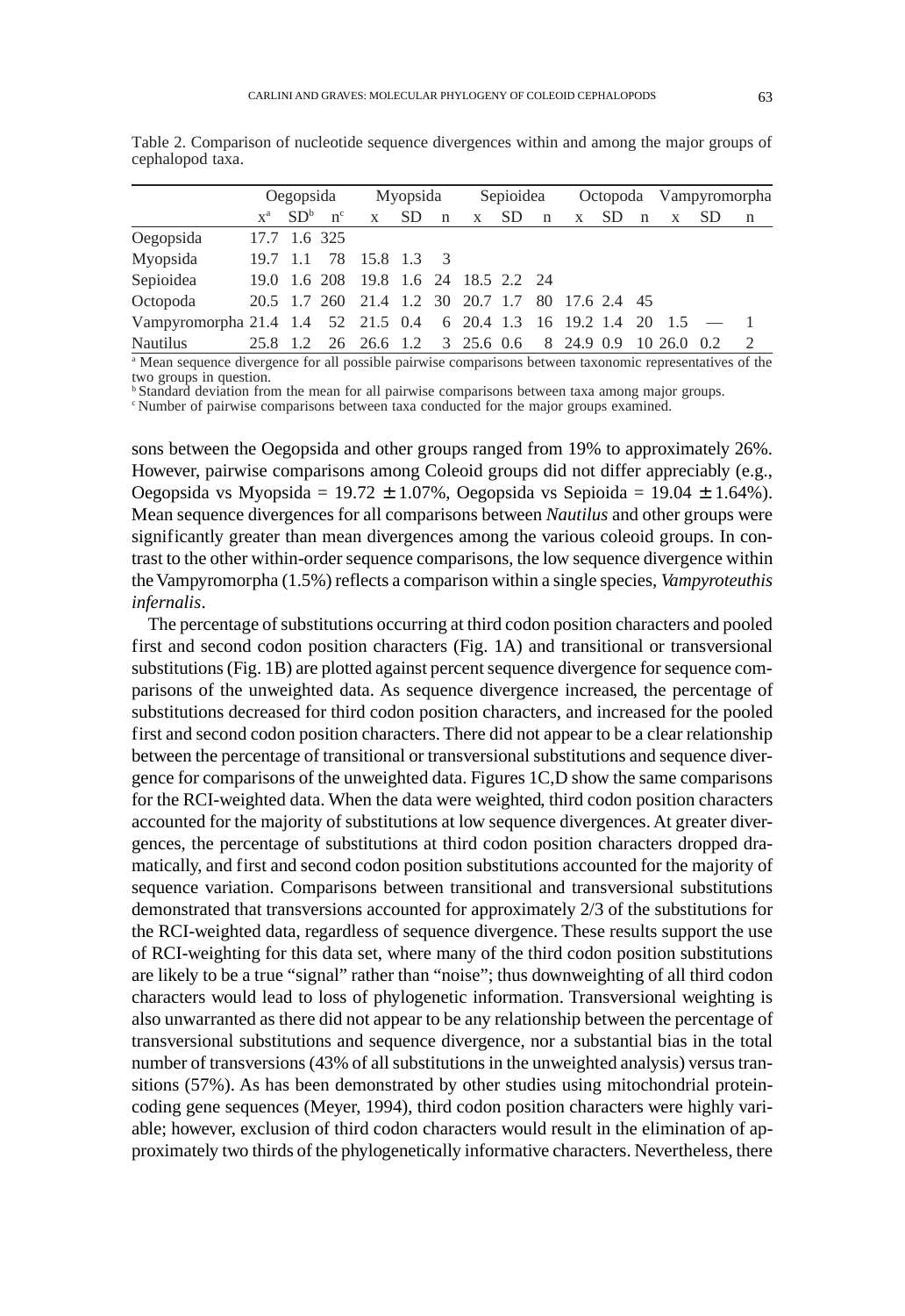

Figure 1. The relationship between sequence divergence and type of substitution plotted for all pairwise comparisons among 20 randomly chosen taxa calculated from patristic distance matrices generated in PAUP v. 3.1.1. A. Unweighted data: percentage of substitutions occurring at third codon position characters (open boxes) and pooled first and second codon position characters (filled circles) plotted as a function of percent sequence divergence . B. Unweighted data: percentage of substitutions involving transitional (open boxes) and transversional (filled circles) changes plotted as a function of sequence divergence. C and D. The same relationships are plotted as in Figures 1A and 1B, respectively, with patristic distance matrices calculated from the RCI-weighted data set.

are clear differences within third codon characters with respect to the degree of variation where 30.6% of third codon characters were twofold variable (exhibited two character states), 27.9% were threefold variable, and 41.5% were fourfold variable. RCI-weighting enabled differential downweighting of all characters, where highly variable characters were severely downweighted (e.g., most fourfold variable third codon characters), and some were not downweighted at all (e.g., most second codon position characters). There was also significant heterogeneity in base composition at third codon position characters (chi-square  $= 434.0$ , df  $= 147$ ,  $P < 0.001$ ) whereas base composition bias at first and second codon characters was insignificant (chi-square  $= 36.6$ , df  $= 147$ ,  $P > 0.9$ ).

COLEOID PHYLOGENETIC RELATIONSHIPS.—A heuristic search of the unweighted data yielded the single most parsimonious tree depicted in Figure 2A. For this tree and all trees discussed below, bootstrap support values are given below nodes supported by over 50% of 1000 heuristic bootstrap replicate searches, and the branch lengths are proportional to the number of unambiguous changes occurring along each branch. The tree generated from unweighted analysis supports the monophyly of the Coleoidea, Decapoda, Cirrata,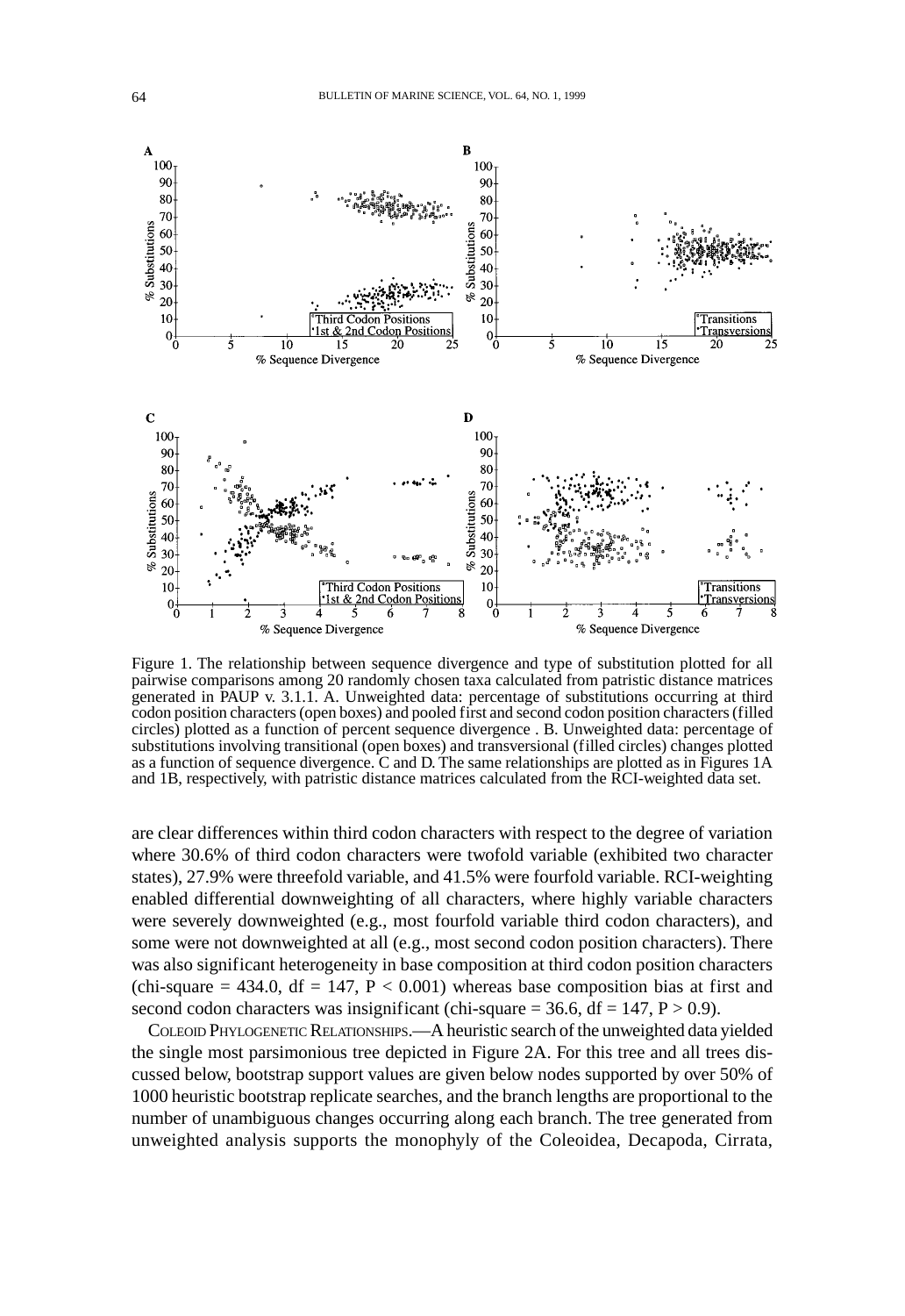Myopsida, and various families represented by more than one taxon (Oegopsida: Enoploteuthidae, Cranchiidae, Gonatidae, Ommastrephidae; Incirrata: Bolitaenidae; Sepioidea: Sepiidae and Sepiolidae). However, the octopods are split into two groups, one of which contains *Vampyroteuthis*. The branch separating the two octopod clades is defined by a single synonymous substitution (C->T: Leu->Leu) occurring at base 219, a first codon position nucleotide. Other taxonomic groupings not supported by maximum parsimony analysis of the unweighted data set include the Cycloteuthidae (as including *Discoteuthis*) and the Pholidoteuthidae (as including *Lepidoteuthis*). The Pyroteuthidae and Ancistrocheiridae are closely aligned but clearly separate from the Enoploteuthidae. The majority of the relationships determined from analysis of the unweighted data set were not supported by bootstrapping.

The single most parsimonious tree generated from a heuristic search of the data weighted to the rescaled consistency index is illustrated in Figure 2B. The tree from the RCI-weighted data supports the monophyly of the Coleoidea, Octopodiformes (Octopoda + Vampyromorpha [Berthold and Engeser, 1987]), Octopoda, Cirrata, Decapoda, Sepiolidae, Teuthoidea, Myopsida, Oegopsida and most families represented by more than one taxon (Oegopsida: Enoploteuthidae, Gonatidae, Ommastrephidae; Sepioidea: Sepiidae; Incirrata: Bolitaenidae). However, some oegopsid families are not supported by parsimony analysis of the RCI-weighted data, including the Cycloteuthidae, Pholidoteuthidae, and Cranchiidae. As with analysis of the unweighted data, the Ancistrocheiridae and Pyroteuthidae are related to each other but remain distinct from the Enoploteuthidae. Sepiolids group outside of the remaining decapods. Bootstrapping the RCI-weighted data resulted in ≥50% support for a greater number of nodes (17 supported) than did bootstrap analysis of the unweighted data set (13 supported).

A heuristic search of the inferred COI amino acid sequences yielded many equally parsimonious trees. The search was terminated after 14,900 trees had been generated by the analysis. Although the nucleotide sequences demonstrate significant variability, the amino acid sequences were highly conserved (only 17.4% of the characters were phylogenetically informative). Within major lineages, phylogenetically informative variability in the amino acid sequences was virtually nonexistent, resulting in the generation of many equally parsimonious trees. The strict consensus (not shown) of the 14,900 trees generated from the amino acid data split the coleoids into two major groups, the Decapoda and the Octopodiformes (Octopoda + Vampyromorpha). Bootstrap analysis of the amino acid data was not conducted due to the large amount of time required to complete a single replicate. The amino acid data, although of little use in constructing relations within the octopods and decapods, were useful in strongly confirming placement of *Vampyroteuthis* with the octopods, and in demonstrating the monophyly of the two major groups of coleoid cephalopods.

Analysis of the entire data set permitted proper selection of outgroups to be used for the next level of nested analyses. Use of distant outgroup taxa which are highly diverged from the coleoids (i.e., *Katharina* sp. and *Nautilus pompilius*) made it difficult to determine which character states in the ingroup are pleisiomorphic relative to other states. In order for the outgroup to be of maximal value in the polarization of characters it is necessary to use the most closely related but exclusive sister group as the outgroup (Wheeler, 1990). Unfortunately, for analysis of the Coleoidea as a whole, the most appropriate outgroups are extinct (Berthold and Engeser, 1987). For analysis of relationships within the Octopoda and Decapoda, outgroups were chosen on the basis of the relationships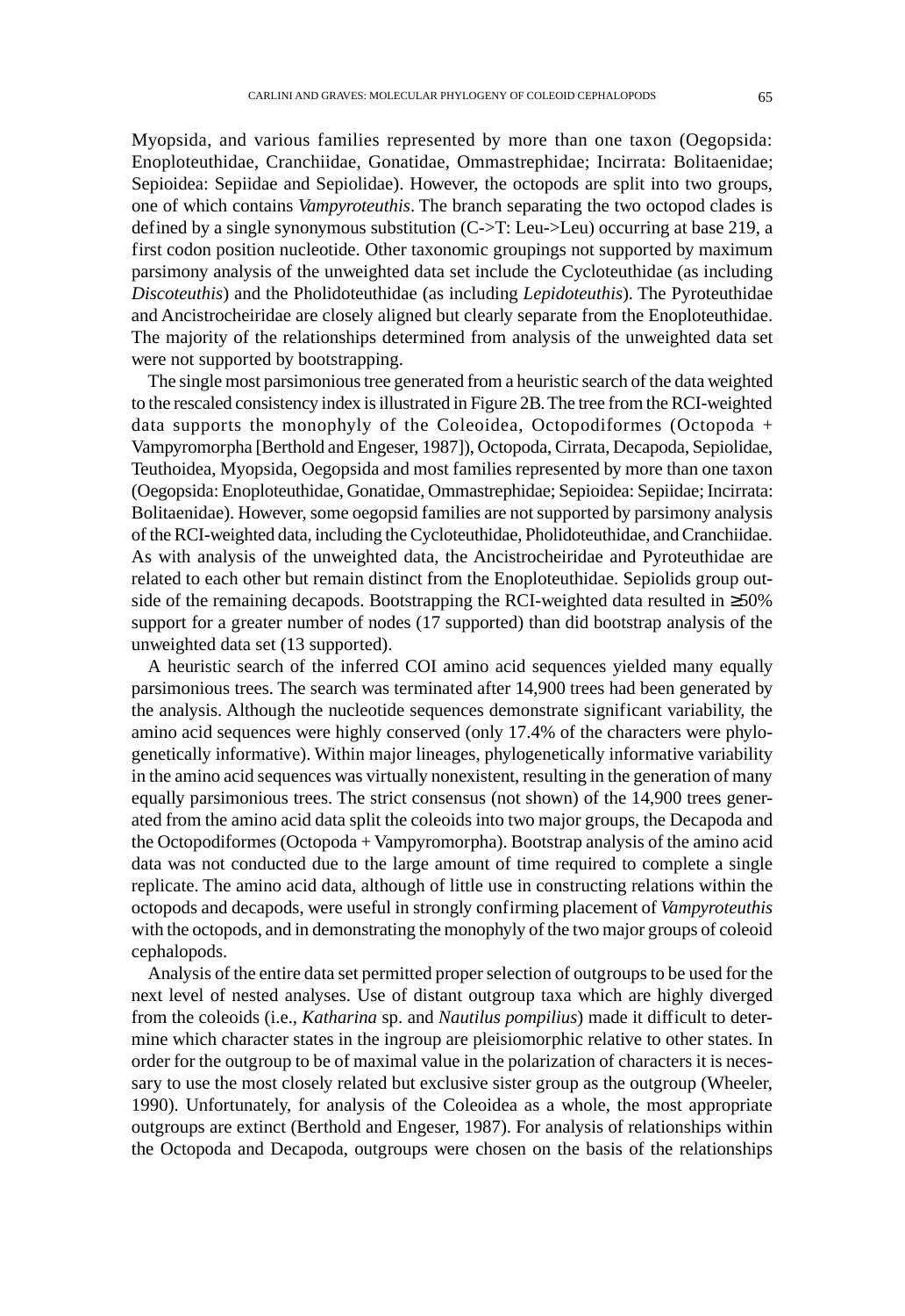

Figure 2. Most parsimonious trees produced from phylogenetic analysis of coleoid cephalopod COI nucleotide sequences. Bootstrap support values > 50% are indicated below nodes. Branches lengths are drawn proportional to the number of unambiguous changes. Indicated on the right are the orders and suborders to which the terminal taxa belong according to the classification of Voss (1977). A. Single most parsimonious tree generated from a heuristic search of the unweighted data (Tree Length = 3305, Consistency Index = 0.182, Retention Index = 0.342). B. *(opposite page)* Most parsimonious tree generated from a heuristic search of the data subjected to a single round of RCIweighting with a base weight equal to 1000 (TL = 221,902, CI = 0.425, RI = 0.533).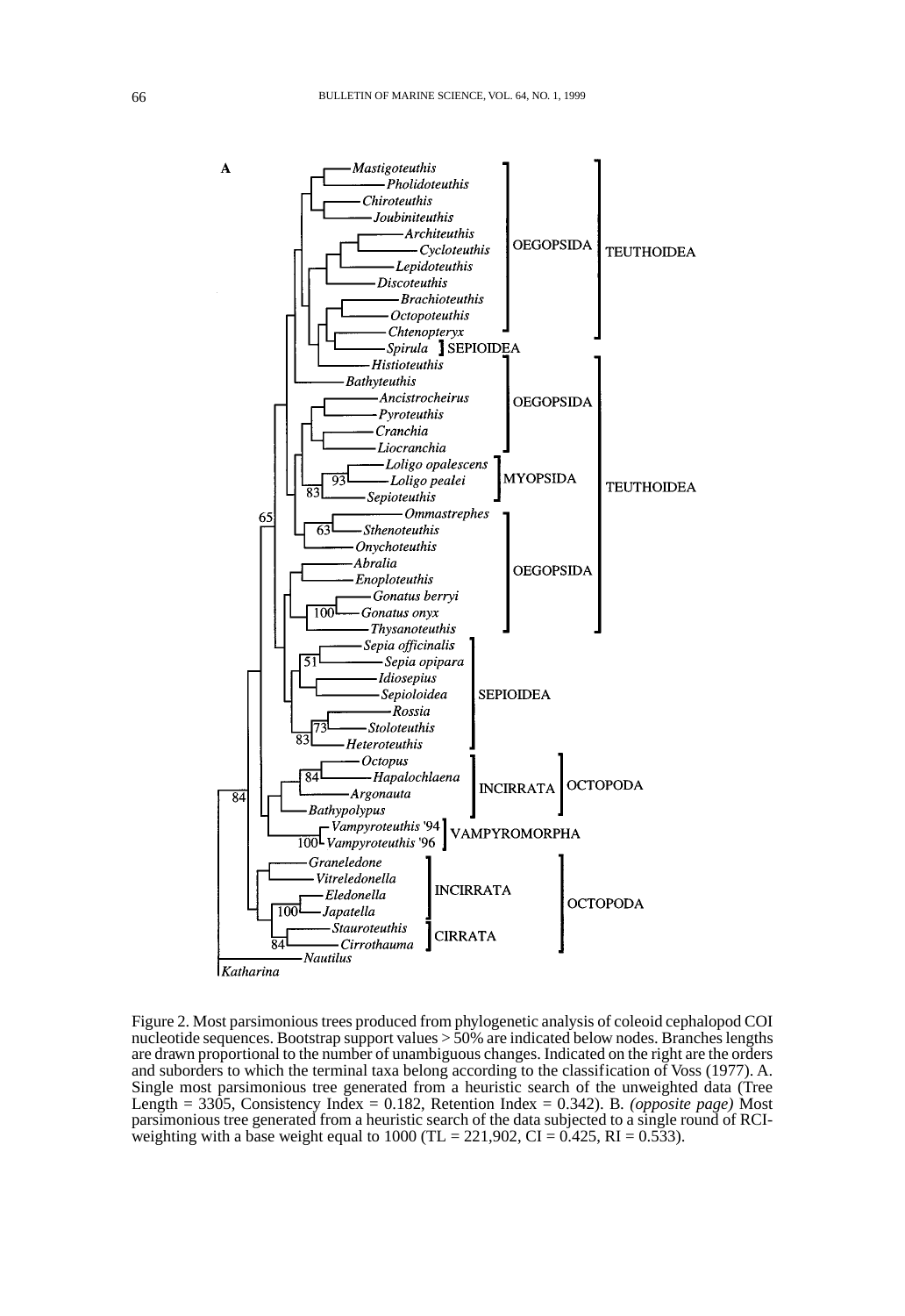

determined from phylogenetic analysis of the entire data set. In the analysis of the Octopoda, *Vampyroteuthis* was selected as the outgroup because the RCI-weighted data placed vampire squids outside of the remaining octopods. In addition, several morphological characters place vampire squids outside of the remaining Octopodiformes: arms II, sucker stalks, arm protective membranes, visceropericardial coelom, dorsal mantle cavity, funnel valve, nuchal cartilage, superior buccal lobes of the brain, and inferior frontal system of the brain (Young and Vecchione, 1996). We also elected to use *Vampyroteuthis* as the outgroup for analysis of the decapods. While the results from phylogenetic analysis of the RCIweighted data support use of the sepiolids as outgroup to the remaining decapods, the results from the unweighted analysis of the entire data set do not. Furthermore, the morphological evidence does not support separating the sepiolids from the decapods. The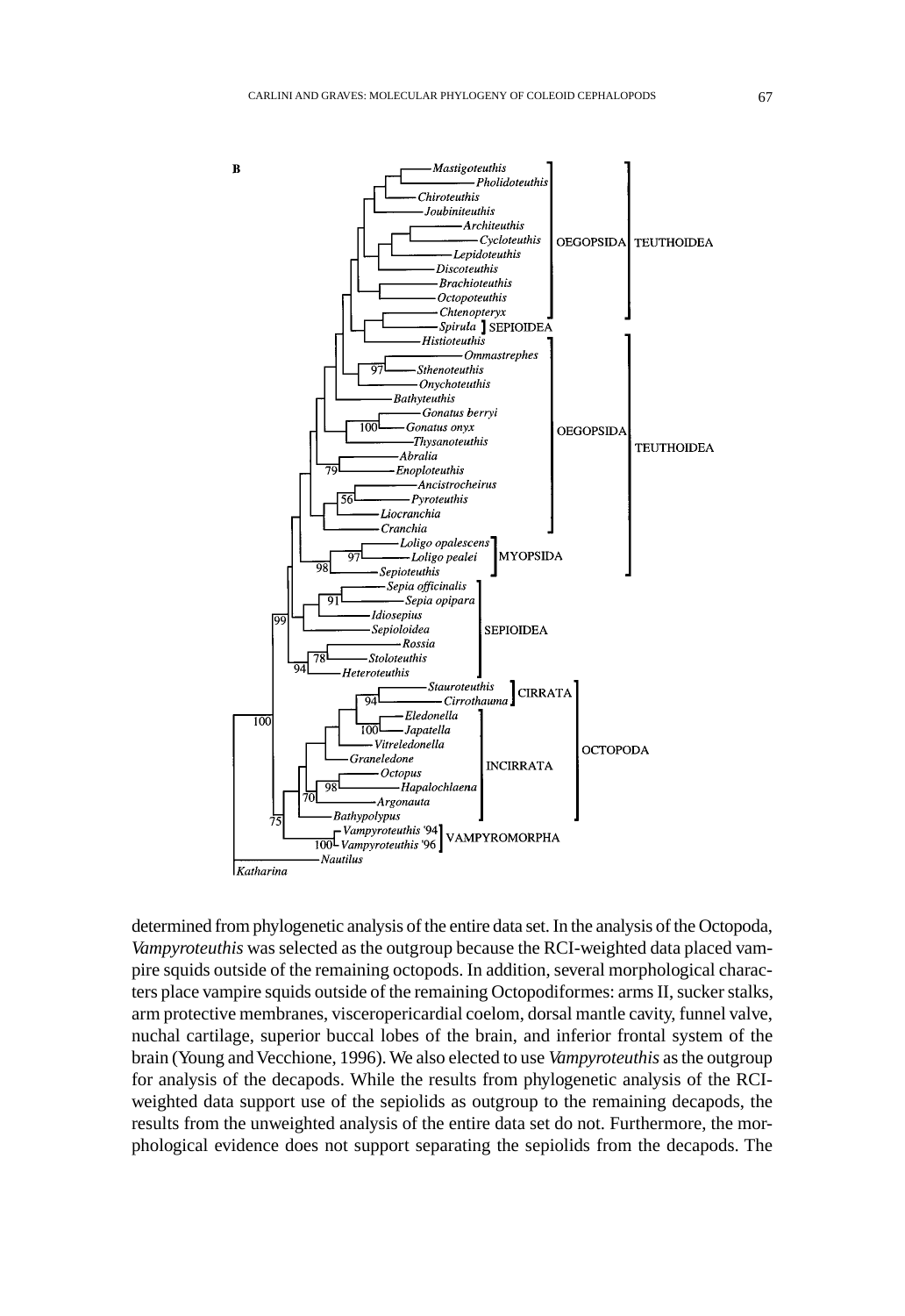

Figure 3. Most parsimonious tree produced from phylogenetic analysis of octopod COI nucleotide sequences using the Vampyromorpha as outgroup. Analysis of the unweighted data (TL = 692, CI  $= 0.529$ , RI = 0.468, bootstrap indices > 50% above nodes) and the RCI-weighted data (TL = 190, 139),  $CI = 0.751$ ,  $RI = 0.710$ , bootstrap indices  $>50\%$  below nodes) resulted in an identical tree topology.

deliberately conservative selection of *Vampyroteuthis* as outgroup for analysis of the decapods ensures that the assumption of ingroup monophyly would not be violated and avoids the incorrect polarization of characters and confusing cladogram that would result from the selection of an improper outgroup.

OCTOPOD PHYLOGENETIC RELATIONSHIPS.—The most parsimonious trees generated from the unweighted and RCI-weighted data for the octopods are identical (Fig. 3). The octopods are clearly distinct from *Vampyroteuthis*. This division is supported in all bootstrap replicates of both the unweighted and RCI-weighted data. The division of the octopods into the suborders Cirrata and Incirrata is not supported as the bolitaenids appear to be more closely related to the cirrates than to the incirrates, such that the Incirrata are paraphyletic. Strong bootstrap support (98%) for the monophyly of the (bolitaenid cirrate) clade was obtained from analysis of the RCI-weighted data, and some support (64%) was obtained from analysis of the unweighted data. The monophyly of the (bolitaenid cirrate) clade was also supported when the data were transversionally weighted (TV: $TI = 2:1$  or 3:1) or when third codon position substitutions were downweighted (by 1/2 or 1/3) relative to substitutions at first and second codon position characters (not shown). Members of the family Octopodidae did not cluster. Somewhat surprising is the placement of *Argonauta*, which groups more closely to the octopodids than does *Bathypolypus*.

DECAPOD PHYLOGENETIC RELATIONSHIPS.—The results from a heuristic search of the unweighted and RCI-weighted decapod data resulted in the single most parsimonious trees presented in Figure 4A,B, respectively. These trees are identical with the exception of the placement of the (*Architeuthis Cycloteuthis*) clade, which groups with the (*Mastigoteuthis Pholidoteuthis*) clade in the unweighted analysis and groups outside of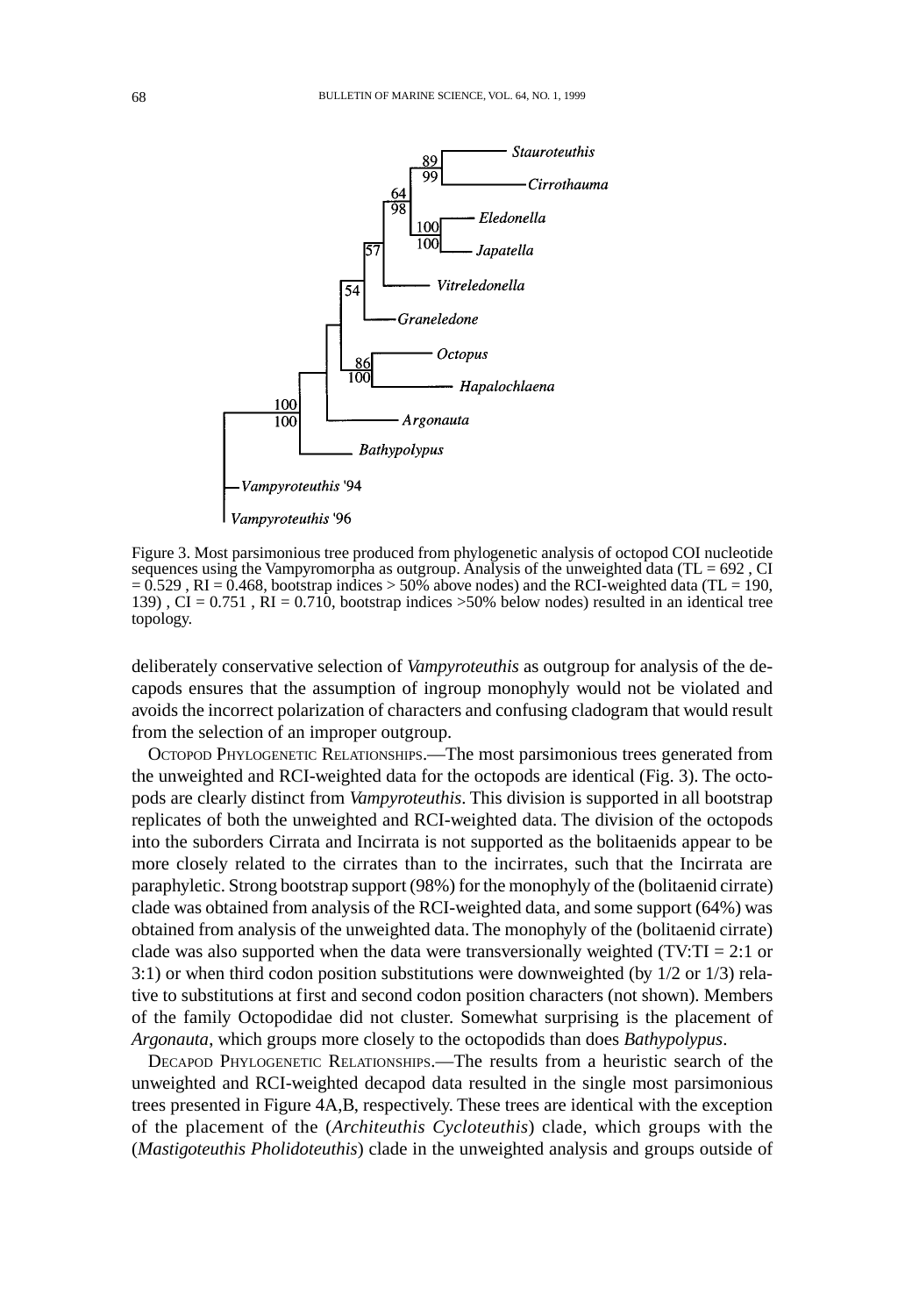the ((*Mastigoteuthis Pholidoteuthis*) (*Lepidoteuthis Octopoteuthis*)) clade in the RCIweighed analysis. Analysis of the decapods using *Vampyroteuthis* as the outgroup supports the monophyly of the Decapoda, Teuthoidea (*Spirula* is included), Myopsida, and various families. Results from analysis of the more restricted data set also differed in some of the relationships indicated by the unweighted and RCI-weighted data when all the taxa were included in the analysis. Some interesting differences include the close alignment of *Chtenopteryx* and *Spirula* with the myopsids, the placement of the enoploteuthids outside of the remaining teuthoids, and the division of the Sepioidea (exclusive of *Spirula*) into three distinct clades. As in the analyses of the entire data set, bootstrap levels were elevated in the RCI-weighted analysis where several oegopsid clades were supported by ≥50% of the replicates. Moderate bootstrap support was found for a close relationship between *Chiroteuthis* and *Joubiniteuthis* and also for *Thysanoteuthis* and *Gonatus*. Low levels of bootstrap support were obtained for close relationships between *Mastigoteuthis* and *Pholidoteuthis*, *Lepidoteuthis* and *Octopoteuthis*, and the (*Ancistrocheirus Pyroteuthis*) clade with the cranchiid clade. Bootstrap analysis of the RCI-weighted data resulted in strong support of all clades consisting of a single family with the exception of the cranchiids which exhibited a low level (54%) of support and the cycloteuthids which did not group together.

EVOLUTION OF THE COI PROTEIN.—The rate of evolution of the COI protein in the two major lineages, the Decapoda and the Octopodiformes, was examined by conducting pairwise comparisons of COI amino acid sequences within the two groups. Pairwise comparisons within decapods resulted in a mean of 2.28% amino acid sequence divergence as calculated by the Dayhoff PAM model of protein evolution, in which the probabilities of change from one amino acid to another are scaled in terms of a common unit which equals a 1% change between two amino acid sequences (Felsenstein, 1995). Pairwise comparisons within the Octopodiformes resulted in an average amino acid sequence divergence of 5.93%. Statistical analyses of the arcsine-transformed distance data indicated a significant difference between the two groups in the rates of evolution of the COI fragment used in this study (single-factor ANOVA,  $F = 151.39***$ ,  $F_{0.0011,694} = 10.30$ ). Statistical analysis of the unweighted amino acid data, which assumes equal probabilities for all amino acid transitions, also resulted in highly significant differences between the two groups (single-factor ANOVA,  $F = 204.24***$ ), where the mean amino acid sequence divergences for decapods and Octopodiformes were 2.35% and 5.53%, respectively.

#### **DISCUSSION**

Previous investigations of coleoid systematics have attempted to determine relationships within the Octopoda, Sepioidea, and Myopsida through phylogenetic analysis of morphological and molecular character data. Most recently, Young and Vecchione (1996) conducted a higher-level analysis of the coleoid cephalopods. Consistent with Young and Vecchione (1996), and as was independently determined in an earlier study by Berthold and Engeser (1987), our results suggest that the coleoids can be divided into two main lineages, the Octopodiformes (Octopoda + Vampyromorpha) and the Decapoda (Sepioidea + Teuthoidea).

Within the Octopodiformes we found the Vampyromorpha to be sister taxon to the Octopoda, a result which again was consistent with those obtained by Young and Vecchione (1996). Our results within the Octopoda differed from those obtained by Young and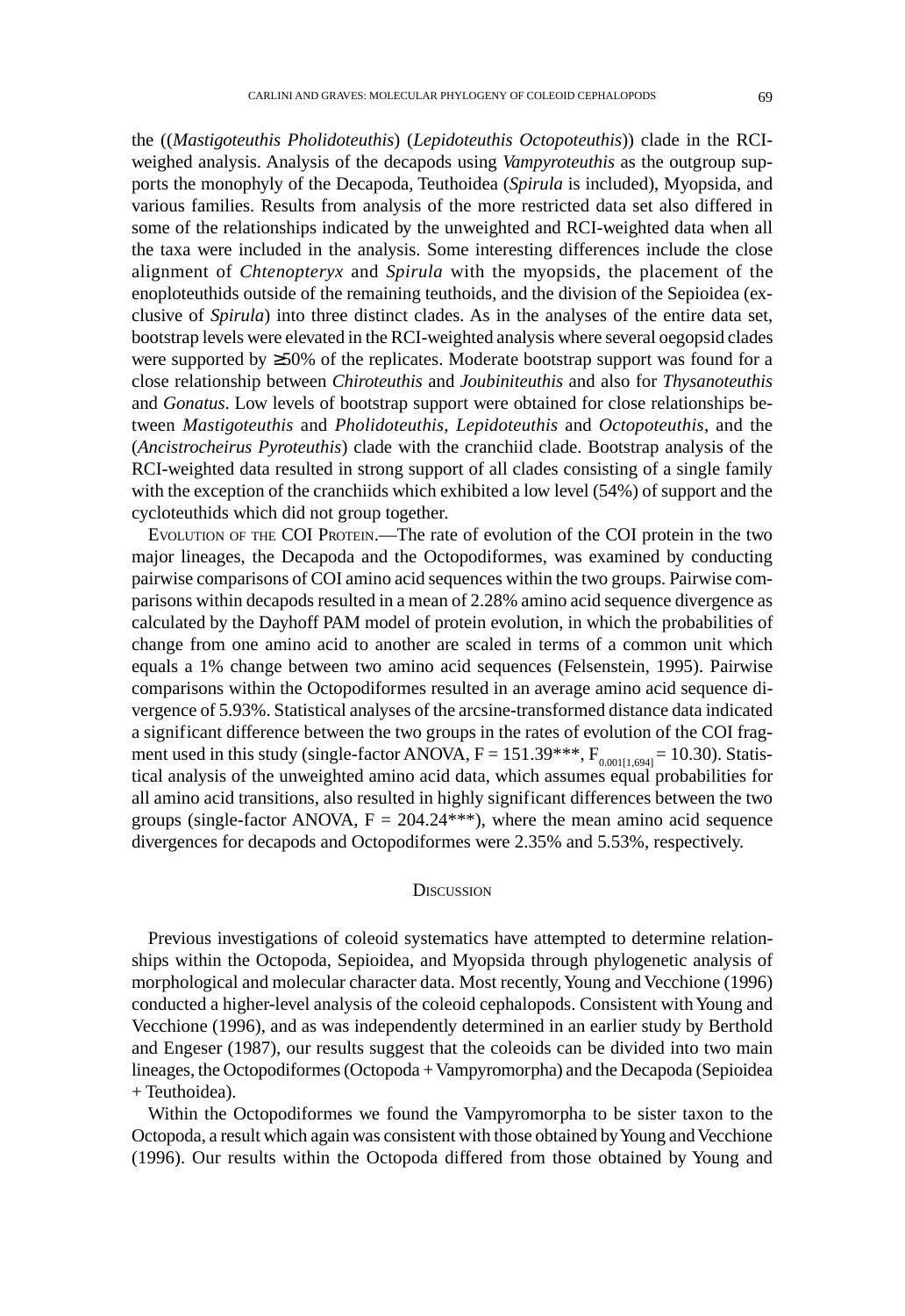

Figure 4. Results from phylogenetic analysis of decapod (Sepioidea + Teuthoidea) COI sequences using *Vampyroteuthis* as outgroup. Bootstrap support values >50% are indicated below nodes. Branches lengths are drawn proportional to the number of unambiguous changes. A. Most parsimonious tree generated from maximum parsimony analysis of the unweighted data (TL  $=$ 2466, CI = 0.214, RI = 0.323). B. *(opposite page)* Most parsimonious tree produced from analysis of the RCI-weighted data (TL = 169,389, CI = 0.397, RI = 0.463).

Vecchione and the scenario proposed by other researchers (Naef, 1921–1923; Robson, 1932; Berthold and Engeser, 1987; Voss, 1988; Voight, 1993) wherein the Cirrata are sister taxon to the Incirrata, and both suborders are considered monophyletic. We found the Incirrata to be paraphyletic, as the bolitaenids grouped more closely with the cirrates than they did with the remaining incirrates. At least one morphological character may suggest a bolitaenid-cirrate affinity: the presence of horizontal arm septa in both groups, although Young and Vecchione (1996) interpreted these as separate character states since the arrangement is not identical in the two groups. However, taxonomic sampling of the bolitaenids and cirrates in this study is limited, and the inclusion of additional bolitaenid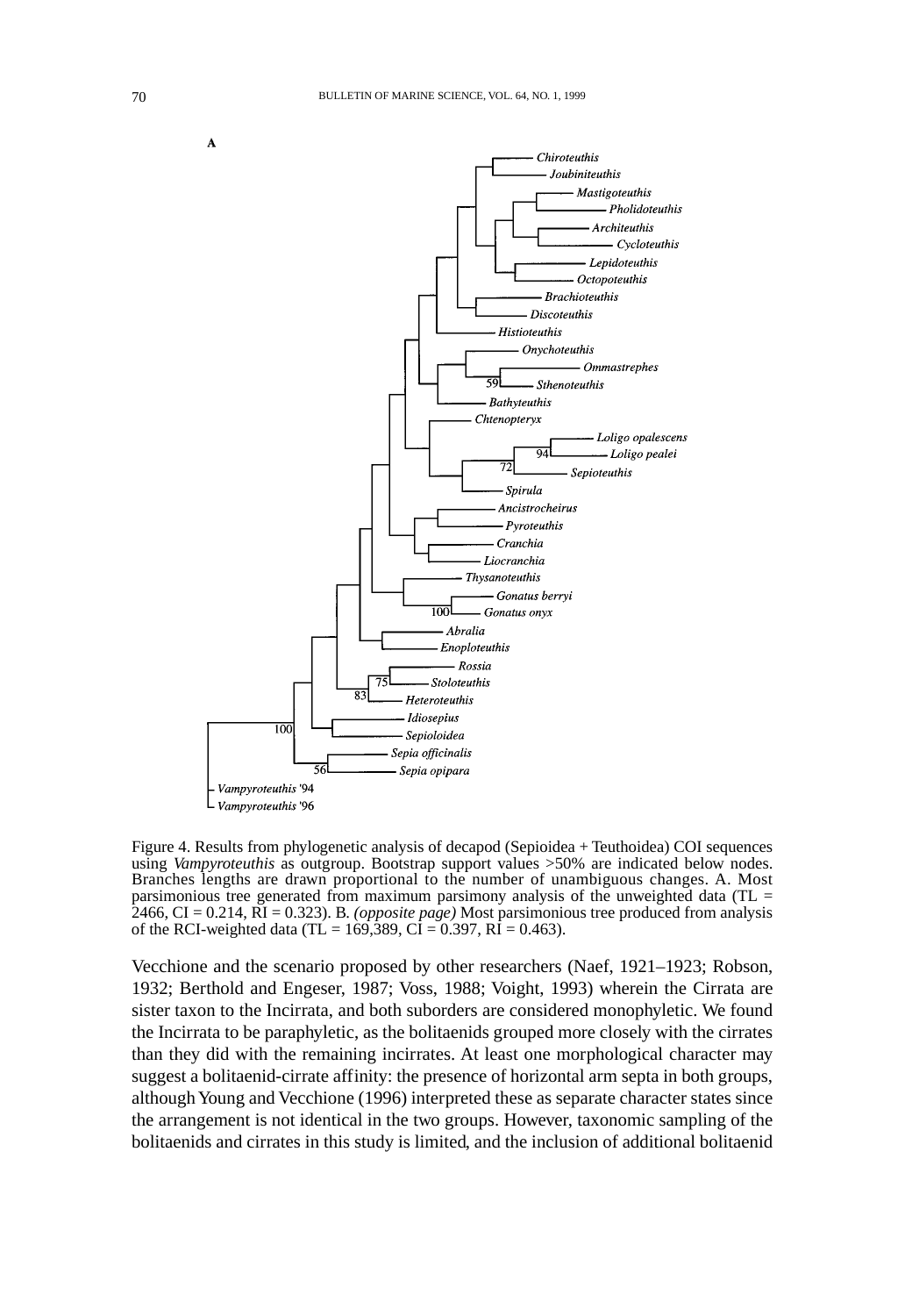

(or bolitaenoids such as the Idioctopodidae and Amphitretidae-both monotypic) and cirrate taxa (especially a highly benthic species, such as an opisthoteuthid) is needed to confirm a possible relationship between the two groups. The COI data are also not consistent with the sister group status of the cirrates and incirrates. The cirrates have been considered primitive, having diverged from the incirrates early on in the evolution of the Octopoda. The placement of the cirrates using the COI data is puzzling unless the derived status of the cirrate taxa is an artifact of the longer period for which the COI gene evolved in the older cirrate lineage. The positions of *Bathypolypus* and *Argonauta* are unexpected as *Bathypolypus* is an octopodid and would be expected to group more closely with the other octopodids (*Octopus*, *Hapalochlaena*, *Graneledone*) than *Argonauta* (Argonautidae). The lack of other argonautoid families (e.g., Alloposidae, Ocythoidae, Tremoctopodidae) in our representation of octopod diversity may have contributed to this anomalous result which was not supported by bootstrap analyses.

Although the monophyly of the Decapoda is well supported by our COI data, we could not confirm the validity of the order Sepioidea as defined by Voss (1977). Several studies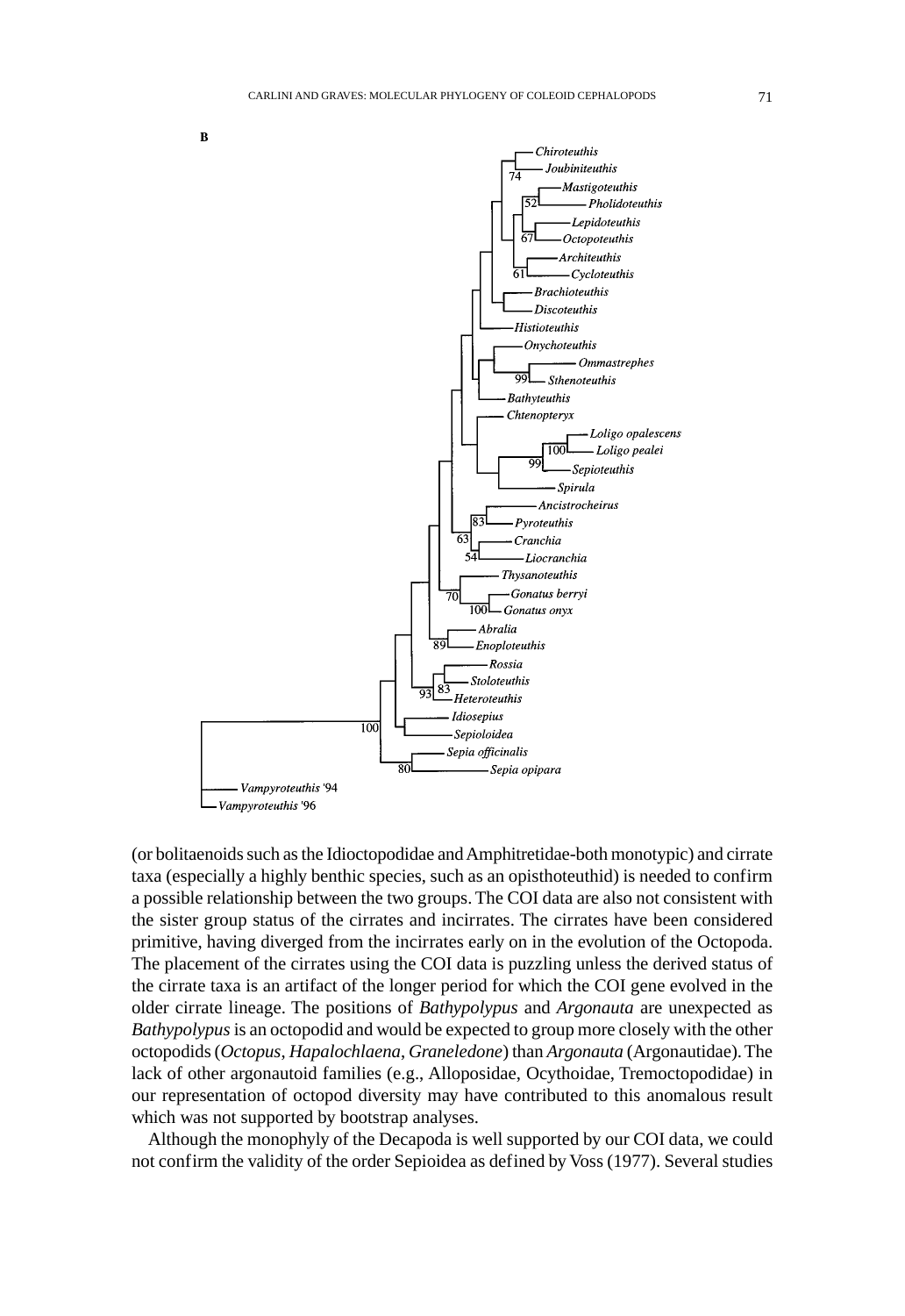have reached this conclusion, although the way they have divided the Sepioidea has differed substantially (Fioroni, 1981; Berthold and Engeser, 1987; Clarke, 1988; Khromov, 1990; Bonnaud et al., 1994). *Spirula* did not group with any of the sepioids but consistently grouped with the teuthoids, a result concordant with the results of Bonnaud et al. (1994). Our data support an affinity between the Sepiadariidae and Idiosepiidae and do not support placement of the Idiosepiidae within the Oegopsida, as suggested by Bonnaud et al. (1997). It is important to recognize that many of the differences between our study and previous molecular studies may be the result of very different taxonomic sampling schemes. We included a greater proportion of oegopsid respresentatives in this study whereas Bonnaud et al. (1994, 1997) included a greater proportion of sepioid taxa in their work. The monophyly of the Sepiolidae was well supported in all of our analyses, however, their rank and position within the Decapoda is not clear. Clarke (1988) and Bonnaud et al. (1994, 1997) recommend raising the sepiolids to ordinal rank. While results from analysis of the entire COI data set appear to support this contention, results from analysis of the decapods alone using *Vampyroteuthis* as outgroup do not. As the status of the Sepioidea is likely to remain a matter of debate for some time to come, we refrain from making premature recommendations regarding the taxonomy of the five sepioid families. We feel that such taxonomic revisions should await the results of additional molecular and morphological phylogenetic studies.

The monophyly of the Myopsida was strongly supported in all the analyses. A relationship between *Chtenopteryx* and the myopsids obtained in the analysis of the decapods is consistent with morphological evidence (J. Z. Young, 1991) and recent biochemical evidence (Brierley et al., 1996) which suggests that *Chtenopteryx* is a bathypelagic myopsid squid. In contrast to the parsimony results of Bonnaud et al. (1994, 1997), the myopsids grouped within rather than outside of the Oegopsida. This result, and also the placement of *Spirula* within the oegopsids as sister taxon to *Chtenopteryx* (in the analysis of the entire data set) or as sister taxon to the myopsids (in the analysis of the decapods alone) indicates that the suborder Oegopsida, as defined by Voss (1977), is polyphyletic.

Only two studies have attempted to resolve the Oegopsida, both of which used morphological character data (Toll, 1982; Clarke, 1988). Clarke's analysis of relationships within the group did not use an explicit method (such as maximum parsimony) and is based on subjective interpretation of morphological similarity. Toll used an array of morphological characters all related to the same structure, the gladius, to determine relationships among the Oegopsida. The morphology of the gladius in oegopsid squids, however, is not sufficiently variable to conclusively determine relationships among all the families within the group. The two studies do not agree in their placement of most families within the Oegopsida. Clarke's study divided the oegopsid squids into two major clades, with the cranchiids grouping outside of one clade and the gonatids grouping outside of the second clade. Toll placed the Thysanoteuthidae and Ommastrephidae outside of all the remaining oegopsid squid families. Results from our analysis of the decapods place the Enoploteuthidae outside of the remaining teuthoids, with the Thysanoteuthidae and Gonatidae also placing near the base of the teuthoid tree. Interestingly, unlike either morphological study the COI data support a close relationship between the Thysanoteuthidae and Gonatidae. Clarke considered the Ancistrocheiridae to be distinct from the Enoploteuthidae and Pyroteuthidae, which he regarded as closely related. Toll found all three families to be closely related but relationships among them were left unresolved. We found the pyroteuthids and ancistrocheirids to be closely related, but clearly distinct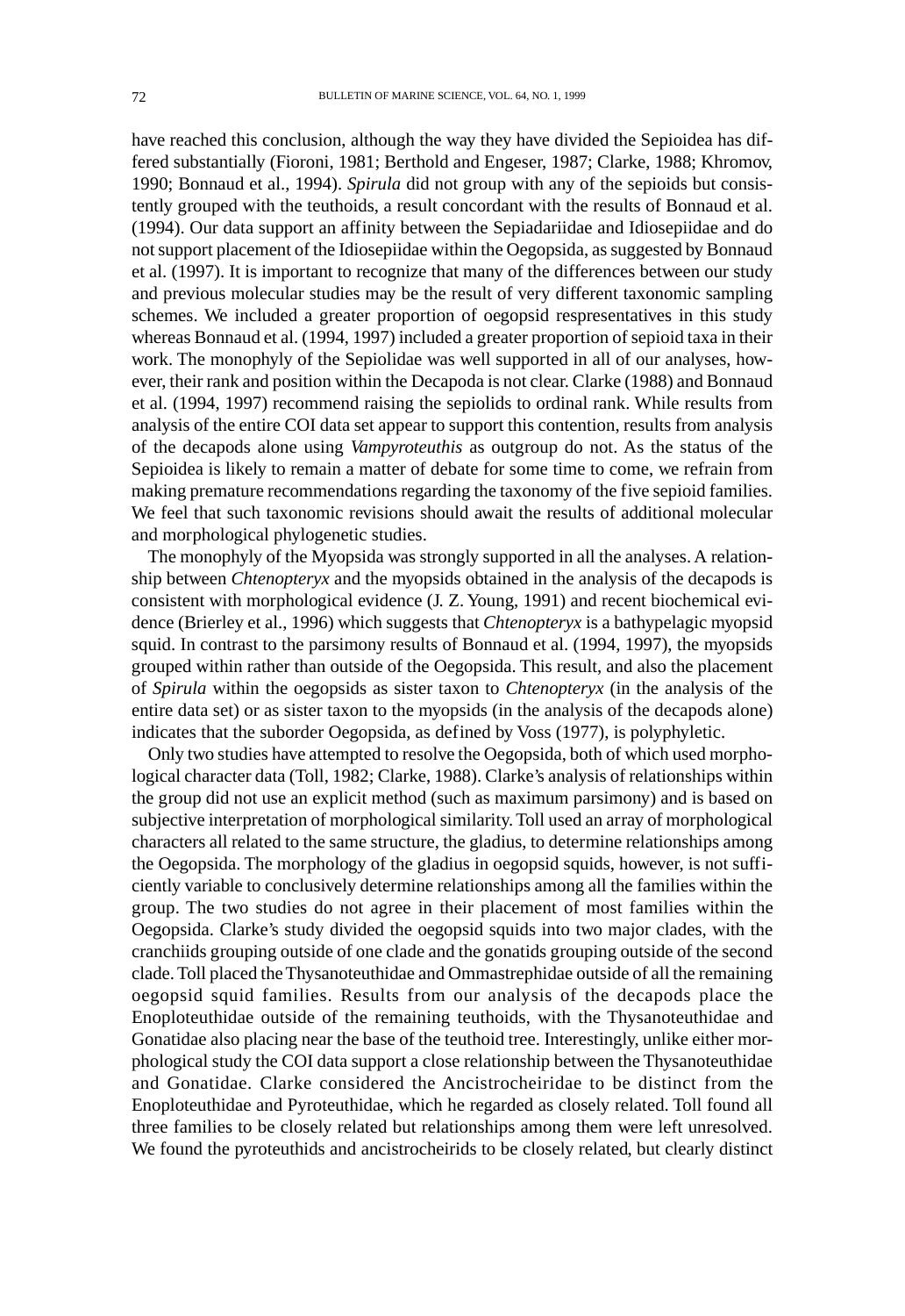and somewhat distant from the enoploteuthids. Like those of Clarke, our results support a close relationship between the Octopoteuthidae and Lepidoteuthidae. Also consistent with Clarke's results, the Chiroteuthidae, Joubiniteuthidae, and Mastigoteuthidae were found to be related; the close relationship between these families has also been suggested by R. E. Young (1991). Unlike either study, we found that the Onychoteuthidae and Ommastrephidae consistently grouped together. Another difference between the studies of Clarke and Toll is in the placement of the Histioteuthidae. The COI data place *Histioteuthis* outside of a large clade consisting of primarily bathypelagic squids, a result somewhat more similar to the results of Clarke in that *Histioteuthis* is not very closely related to the enoploteuthids, ancistrocheirids, or pyroteuthids as suggested by Toll. As many of the relationships within the oegopsid squids were not entirely consistent between the two taxonomic inclusion/exlusion treatments nor between the different weighting schemes, and because bootstrap analyses of the COI data did not lend support to most of the oegopsid nodes, most relationships within the Oegopsida remain obscure.

Our failure to conclusively determine phylogenetic relationships among oegopsid families may be due to the use of an inappropriate gene for constructing family-level relations in the group. The COI sequence is highly conserved at the amino acid level and at first and second codon position characters at the nucleotide level. However, third codon position characters which may be informative in determining relationships between taxa which have diverged more recently, were highly variable and homoplastic change may have masked phylogenetic signals at the family level. Alternately, the lack of resolution within the Oegopsida may be the result of non-dichotomous branching events (Hoelzer and Melnick, 1994). Perhaps the ancestral oegopsid taxon gave rise to several new families in a very short period of time or simultaneously, yielding a polytomous branching pattern. Several life-history traits of oegopsid squids are characteristic of species which are likely to produce polytomous branching patterns in inferred phylogenies, including cryptic speciation (Smith et al., 1981; Brierley et al., 1993; Yeatman and Benzie, 1993), rapid evolutionary rate (Bonnaud et al., 1994; O'Dor, 1995) and cosmopolitan distributions (O'Dor, 1988).

A knowledge of the potential selective forces operating on the evolution of the COI amino acid sequences in cephalopods would be helpful in determining whether the inferred phylogenetic patterns are the result of shared ancestry or of convergence. It is entirely possible that the COI protein may be more conserved for some phylogenetic groups than for others. For example, we found significantly greater variation in the amino acid sequences within the Octopodiformes (mean divergence = 5.9%) than we did within the decapods (mean divergence  $= 2.3\%$ ). These differences may be due to more restrictive requirements in the function of the protein in the decapods, which are generally more mobile than members of the Octopodiformes, in which the evolution of the COI protein may be somewhat less constrained. If this is true, then our lack of resolution for the Oegopsida, which represent the most mobile and metabolically-active cephalopods, may be due to greater constraints on the evolution of the COI protein in the oegopsid squids. In support of this hypothesis, we found a low level of amino acid sequence variability within the Oegopsida (mean divergence = 0.98%) in comparison to the Sepioidea (mean divergence = 4.02%). Unfortunately, comparisons in the evolutionary rate of the COI protein between oegopsids and myopsids are not meaningful, due to the low number (3 species) and close relationship (all are members of the family Loliginidae) of myopsid taxa used in this study.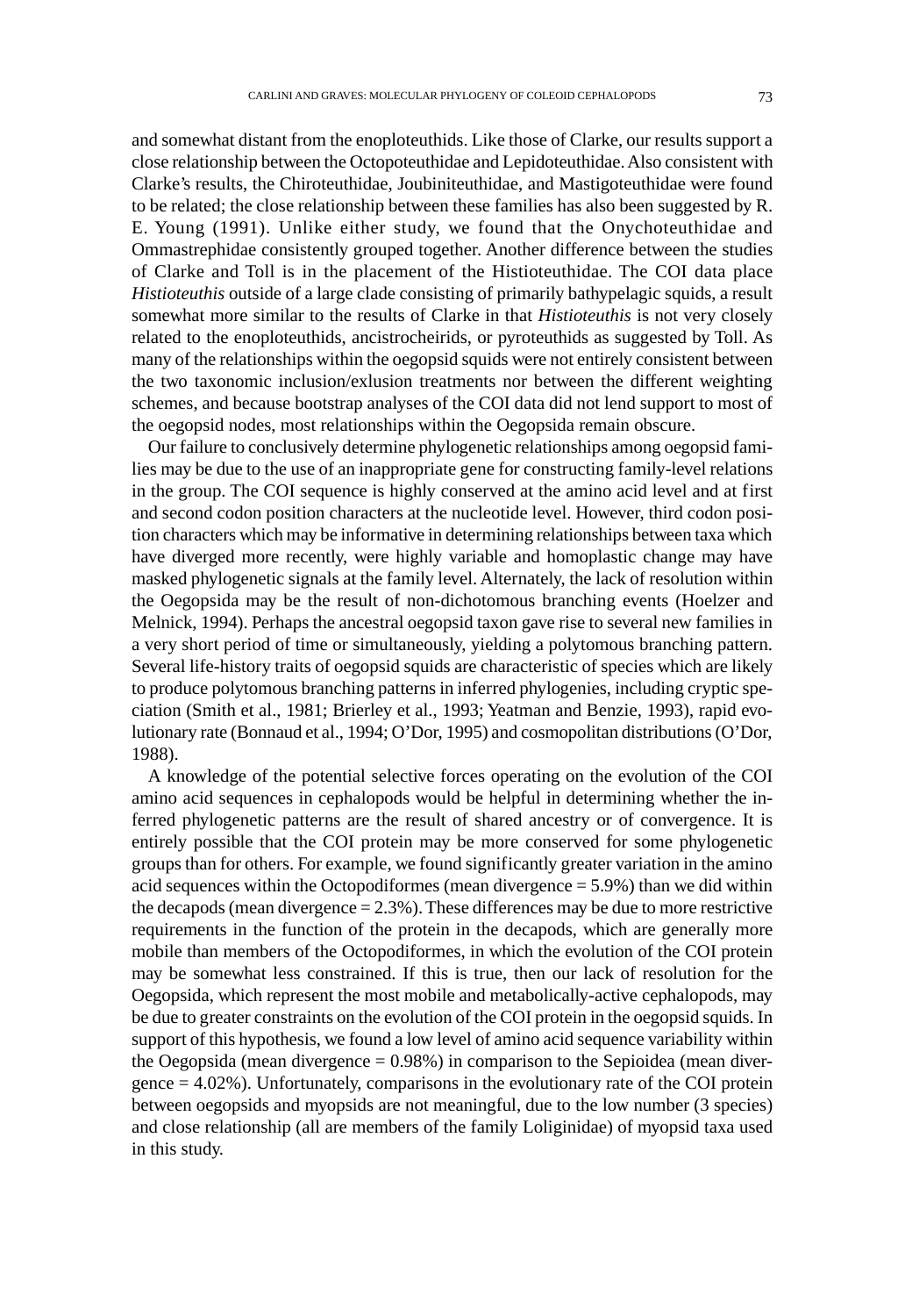Our results, particularly in reference to the oegopsid squids, must be interpreted with caution as bootstrap analyses failed to lend substantial support for many clades. Although bootstrap support does not necessarily confirm that a certain relationship is "true," lack of bootstrap support does indicate instability in the data set. Use of reweighting techniques to lend stability to highly homoplastic data sets is controversial, but in the absence of appropriate *a priori* weighting methods, reweighting techniques are the most commonly accepted alternative. Nevertheless, limited confidence can be placed in relationships determined from analysis of the RCI-weighted data when they differ from those obtained in unweighted analysis of the data set, thus, further analysis of oegopsid relations is clearly warranted. We are confident, however, that the following conclusions can be drawn from our COI data: (1) the Coleoidea, Octopoda, Vampyromorpha, and Decapoda are monophyletic groups; (2) the Vampyromorpha and Octopoda are sister taxa; (3) the Sepioidea, as including the 5 families Spirulidae, Sepiolidae, Sepiidae, Sepiadariidae, and Idiosepiidae, is polyphyletic; (4) *Spirula* is more closely related to the Teuthoidea than it is to the Sepioidea; and (5) the Oegopsida, as currently defined, is polyphyletic.

#### **ACKNOWLEDGMENTS**

We are especially grateful to M. Vecchione and R. Young for their help in all aspects of this study, in particular for their invaluable suggestions which improved this manuscript and for their assistance in collecting specimens for this study. K. Reece provided expertise and assistance in molecular techniques and M. Siddall advised us on methods of phylogenetic analysis and we greatly appreciate their help. We are also indebted to B. Seibel, T. Stranks, A. Reid, M. Norman, J. Semmens, and S. Herke for providing specimens used in this study and to the officers and crews of the FTS HOKUSEI MARU, University of Hokkaido, Japan, and the RV DAVID STARR JORDAN, NOAA, for material gathered during cruises. L. Bonnaud and R. Boucher-Rodoni were very generous to send us a copy of an unpublished manuscript and we thank them for their enthusiastic cooperation and input. This study is based on research supported by a National Science Foundation Doctoral Dissertation Improvement Grant (DEB-9623353) awarded to D. B. Carlini and J. E. Graves, a Lerner Gray Fund for Marine Research Grant awarded to D. B. Carlini, and a Western Society of Malacologists Student Research Grant in Malacology awarded to D. B. Carlini. This is contribution #2196 from the Virginia Institute of Marine Science.

#### LITERATURE CITED

- Berthold, T. and T. Engeser. 1987. Phylogenetic analysis and systematization of the Cephalopoda (Mollusca). Verh. Naturwiss. Ver. Hamburg 29: 187–220.
- Bonnaud, L., R. Boucher-Rodoni and M. Monnerot. 1994. Phylogeny of decapod cephalopods based on partial 16S rDNA nucleotide sequences. C. R. Acad. Sci. Paris, Sciences de la vie/Life sciences 317: 581–588.

\_\_\_\_\_\_\_\_\_\_\_\_\_\_\_\_, \_\_\_\_\_\_\_\_\_\_\_\_\_\_\_\_\_\_\_\_\_\_\_\_\_\_\_ and \_\_\_\_\_\_\_\_\_\_\_\_\_\_\_\_\_\_[. 1997. Phylogeny of cephalopods inferred from](http://www.ingentaconnect.com/content/external-references?article=1055-7903(1997)7L.44[aid=7451981]) [mitochondrial DNA sequences. Mol. Phylog. Evol. 7: 44–54.](http://www.ingentaconnect.com/content/external-references?article=1055-7903(1997)7L.44[aid=7451981])

- Brierley, A. S., P. G. Rodhouse, J. P. Thorpe and M. R. Clarke[. 1993. Genetic evidence of population](http://www.ingentaconnect.com/content/external-references?article=0025-3162(1993)116L.593[aid=7451976]) [heterogeneity and cryptic speciation in the ommastrephid squid](http://www.ingentaconnect.com/content/external-references?article=0025-3162(1993)116L.593[aid=7451976]) *Martialia hyadesi* from the [Patagonian Shelf and Antarctic Polar Frontal Zone. Mar. Biol. 116: 593–602.](http://www.ingentaconnect.com/content/external-references?article=0025-3162(1993)116L.593[aid=7451976])
- Brierley, A. S., M. R. Clarke and J. P. Thorpe. 1996. *Ctenopteryx sicula*, a bathypelagic loliginid squid? Amer. Malac. Bull. 12: 137–143.
- Brown, W. M. 1985. The mitochondrial genome of animals. Pages 95–130 *in* R. J. Macintyre, ed. Molecular evolutionary genetics. Plenum Press, New York. 610 p.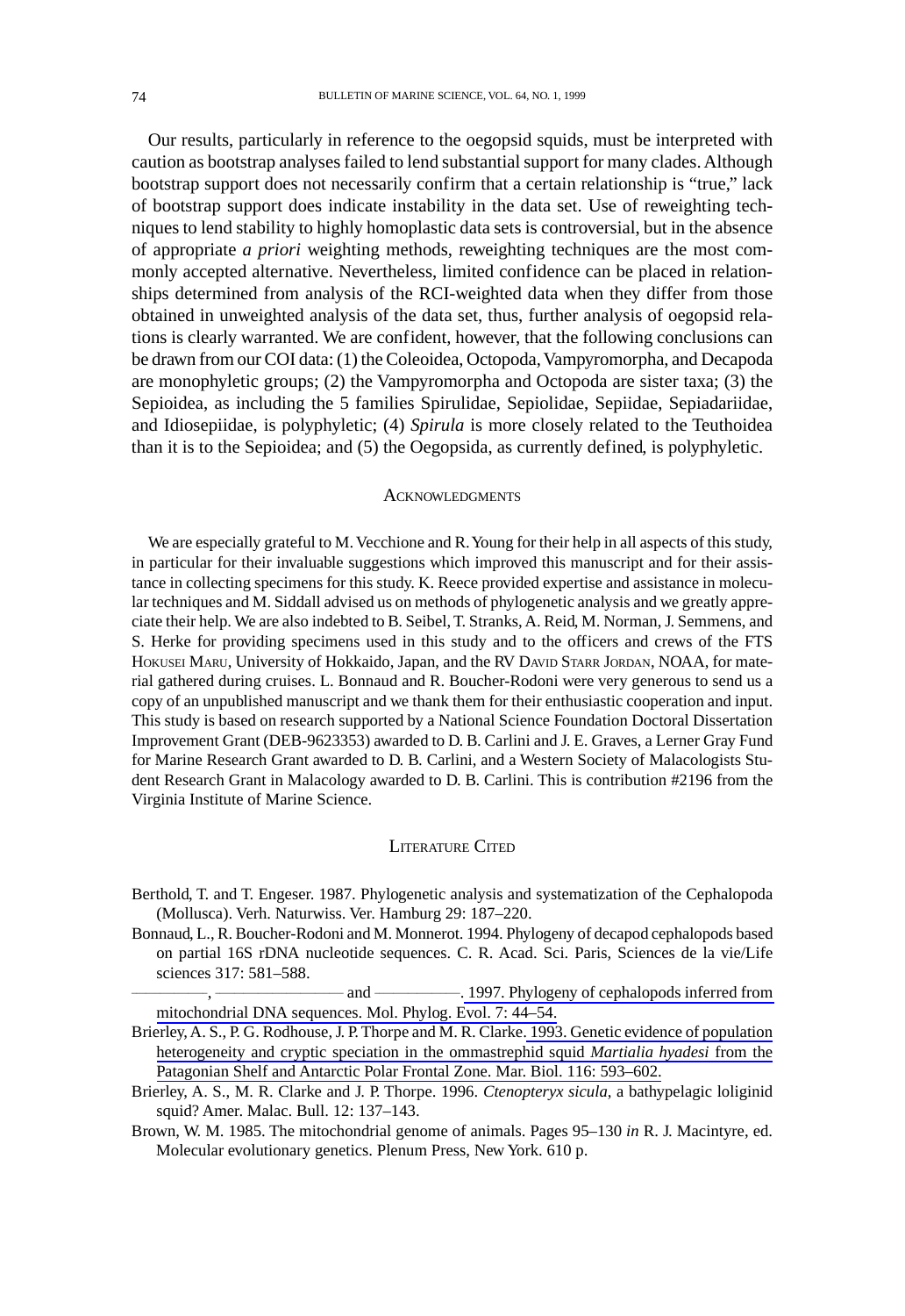- Clarke, M. R. 1988. Evolution of recent cephalopods—A brief review. Pages 331–340 *in* M. R. Clarke and E. R. Trueman, eds. The Mollusca. vol. 12. Paleontology and neontology of cephalopods. Academic Press, New York. 355 p.
- Cummings, M. P., S. P. Otto and J. Wakeley. [1995. Sampling properties of DNA sequence data in](http://www.ingentaconnect.com/content/external-references?article=0737-4038(1995)12L.814[aid=8193040]) [phylogenetic analysis. Mol. Biol. Evol. 12: 814–822.](http://www.ingentaconnect.com/content/external-references?article=0737-4038(1995)12L.814[aid=8193040])
- Dayhoff, M. O. 1978. A model of evolutionary change in proteins. Pages 345–352 *in* M. O. Dayhoff, ed. Atlas of protein sequence and structure. vol. 5, Suppl. 3. National Biomedical Research Foundation, Washington, D.C. 362 pp.
- Farris, J. S. [1989. The retention index and the rescaled consistency index. Cladistics 5: 417–419.](http://www.ingentaconnect.com/content/external-references?article=0748-3007(1989)5L.417[aid=5799530])
- Felsenstein, J. 1995. PHYLIP (phylogeny inference package) Ver. 3.57c. Department of Genetics, Univ. of Washington, Seattle.
- Fioroni, P. 1981. Die sonderstellung der sepioliden, ein vergleich der ordnungen der rezenten Cephalopoden. Zool. JB. Syst. 108: 178–228.
- Folmer, O., M. Black, W. Hoeh, R. Lutz and R. Vrijenhoek. 1994. DNA primers for amplification of mitochondrial cytochrome *c* oxidase subunit I from diverse metazoan invertebrates. Mol. Mar. Bio. Biotech. 3: 294–299
- Hoelzer, G. A. and D. J. Melnick. 1994. Patterns of speciation and limits to phylogenetic resolution. Trends Ecol. Evol. 9: 1004–1007.
- Khromov, D. N. [1990. Cuttlefishes in the systematics and phylogeny of Cephalopoda. Zool. Zhur.](http://www.ingentaconnect.com/content/external-references?article=0044-5134(1990)69L.12[aid=7452113]) [69: 12–20](http://www.ingentaconnect.com/content/external-references?article=0044-5134(1990)69L.12[aid=7452113])
- Kluge, A. G. and J. S. Farris. [1969. Quantitative phyletics and the evolution of anurans. Syst. Zool.](http://www.ingentaconnect.com/content/external-references?article=0039-7989(1969)18L.1[aid=5389249]) [18: 1–32.](http://www.ingentaconnect.com/content/external-references?article=0039-7989(1969)18L.1[aid=5389249])
- Maddison, W. P. and D. R. Maddison. 1992. MacClade: Analysis of phylogeny and character evolution. Ver. 3.0. Sinaeur Associates Inc., Sunderland, Massachusetts.
- Meyer, A. 1994. Shortcomings of the cytochrome *b* [gene as a molecular marker. Trends Ecol. Evol.](http://www.ingentaconnect.com/content/external-references?article=0169-5347(1994)9L.278[aid=8193038]) [9: 278–280.](http://www.ingentaconnect.com/content/external-references?article=0169-5347(1994)9L.278[aid=8193038])
- Naef, A. 1921–1923. Cephalopoda. Fauna e Flora del Golfo di Napoli Monograph, 35. Translated from German, Israel Program for Scientific Translations, Jerusalem, Israel. 863 p.
- O'Dor, R. K. 1988. The energetic limits on squid distributions. Malacologia 29: 113–119.
- $-$ . 1995. Session report: The questions of squid recruitment. ICES Mar. Sci. Symp. 199: 411–413.
- Palumbi, S. R. 1996. What can molecular genetics contribute to marine biogeography? An urchin's tale. J. Exp. Mar. Biol. Ecol. 203: 75–92.
- Robson, G. C. 1932. A monograph of the Recent Cephalopoda. Part II. The Octopoda (excluding the Octopodinae). Brit. Mus. Nat. Hist., Lond. 359 p.
- Sanger, F., S. Nicklen and A. R. Coulson. 1977. DNA sequencing with chain-terminating inhibitors. Proc. Nat'l. Acad. Sci. USA 74: 5436–5467.
- Seutin, G., B. N. White, and P. T. Boag[. 1991. Preservation of avian blood and tissue samples for](http://www.ingentaconnect.com/content/external-references?article=0008-4301(1991)69L.82[aid=2518940]) [DNA analyses. Can. J. Zool. 69: 82–90.](http://www.ingentaconnect.com/content/external-references?article=0008-4301(1991)69L.82[aid=2518940])
- Smith, P. J., P. E. Roberts and R. J. Hurst. 1981. Evidence for two species of arrow squid in the New Zealand fishery. N. Z. J. Mar. Freshw. Res. 15: 247–253.
- Sokal, R. S. and F. J. Rohlf. 1981. Biometry, 2nd ed. The principles and practice of statistics in biological research. W. H. Freeman and Company, New York. 859 p.
- Spicer, G. S. [1995. Phylogenetic utility of the mitochondrial cytochrome oxidase gene: molecular](http://www.ingentaconnect.com/content/external-references?article=0022-2844(1995)41L.749[aid=5804390]) evolution of the *Drosophila buzzatii* [species complex. J. Mol. Evol. 41: 749–759.](http://www.ingentaconnect.com/content/external-references?article=0022-2844(1995)41L.749[aid=5804390])
- Swofford, D. L. 1993. PAUP: Phylogenetic analysis using parsimony. Ver. 3.1.1. Computer program distributed by the Ill. Nat. Hist. Surv., Champaign, Illinois.
- Teichert, C. 1988. Main features of cephalopod evolution. Pages 11–79 *in* M. R. Clarke and E. R. Trueman, eds. The Mollusca. Vol. 12. Paleontology and neontology of cephalopods. Academic Press, New York. 355 p.